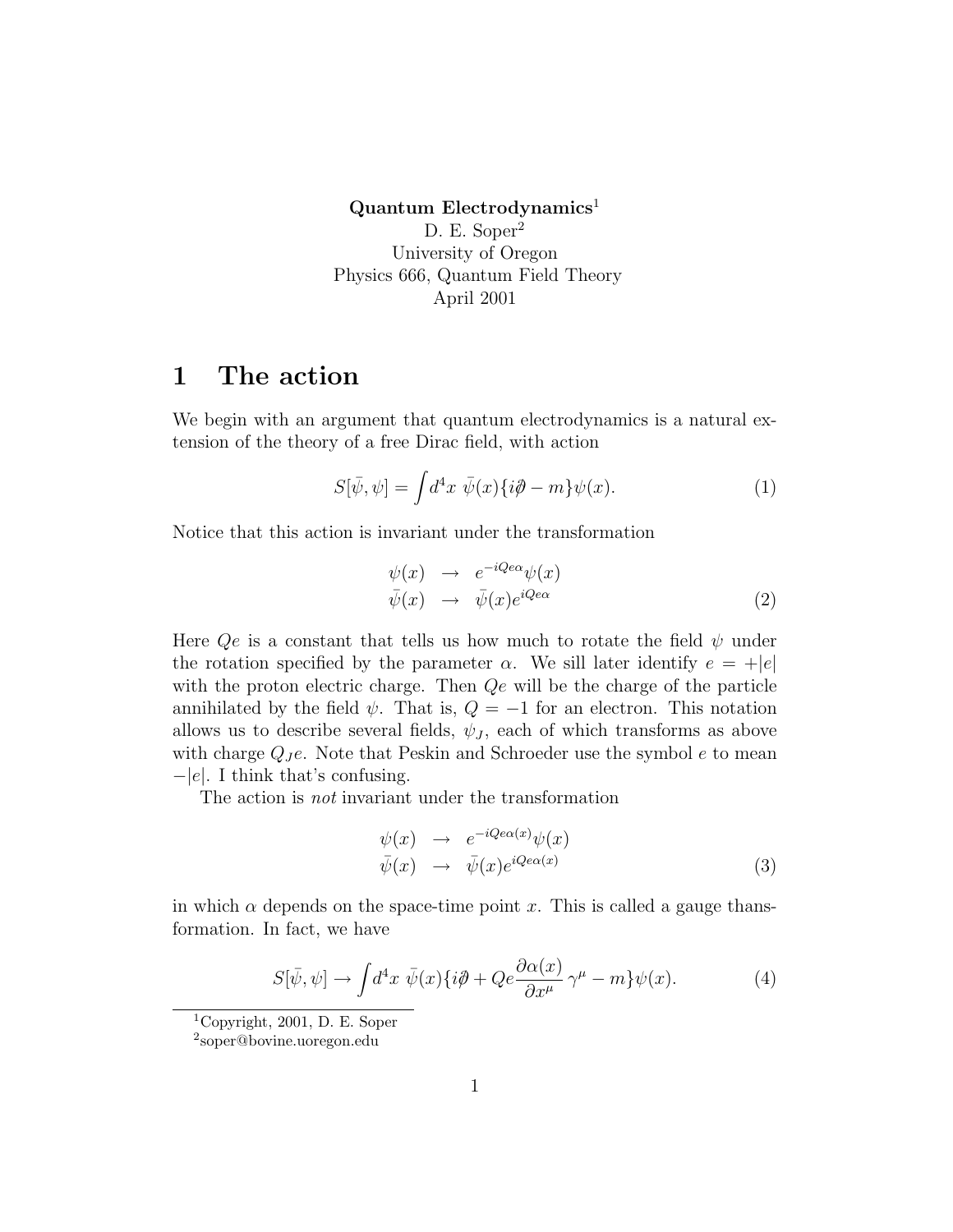Let us try to extend tha theory so that it is invariant under gauge transformations. We add a field  $A_\mu(x)$  with a transformation law

$$
A_{\mu}(x) \to A_{\mu}(x) + \frac{\partial \alpha(x)}{\partial x^{\mu}}.
$$
 (5)

We take

$$
S[\bar{\psi}, \psi, A] = \int d^4x \ \bar{\psi}(x) \{i\partial - QeA(x) - m\} \psi(x) + \cdots. \tag{6}
$$

The  $+\cdots$  indicates that we are going to have to add something else. But we can note immediately that the terms we have so far are invariant under gauge thransformations.

We need to add a "kinetic energy" term for  $A_\mu$ , something analogous to the integral of  $\frac{1}{2}\partial_{\mu}\phi\partial^{\mu}\phi$  for a scalar field. Whatever we add should be gauge invariant by itself. We take

$$
S[\bar{\psi}, \psi, A] = \int d^4x \left[ \bar{\psi}(x) \{ i\partial - QeA(x) - m \} \psi(x) - \frac{1}{4} F^{\mu\nu}(x) F_{\mu\nu}(x) \right], \quad (7)
$$

where  $F_{\mu\nu}(x)$  is a convenient shorthand for

$$
F_{\mu\nu}(x) = \partial_{\mu}A_{\nu}(x) - \partial_{\nu}A_{\mu}(x). \tag{8}
$$

We see that  $F_{\mu\nu}(x)$  is gauge invariant, so the added term is gauge invariant also.

From this action, we get the equation of motion for  $\psi$ :

$$
{i\partial - QeA(x) - m}\psi(x) = 0,
$$
\n(9)

which is the Dirac equation for an electron in a potential  $A_\mu(x)$ . The equation of motion of  $A_\mu$  is

$$
\partial_{\mu}F^{\mu\nu}(x) = J^{\nu}(x),\tag{10}
$$

where

$$
J^{\nu}(x) = Qe\bar{\psi}(x)\gamma^{\nu}\psi(x).
$$
 (11)

This is the inhomogenious parts of the Maxwell equations for the electromagnetic fields produced by a current  $J^{\nu}(x)$ . The homogenious part of the Maxwell equations follows automatically because  $F_{\mu\nu}(x)$  is expressed in terms of the potential  $A_\mu(x)$ .

*Exercise:* Derive the equation of motion of  $A_\mu$ .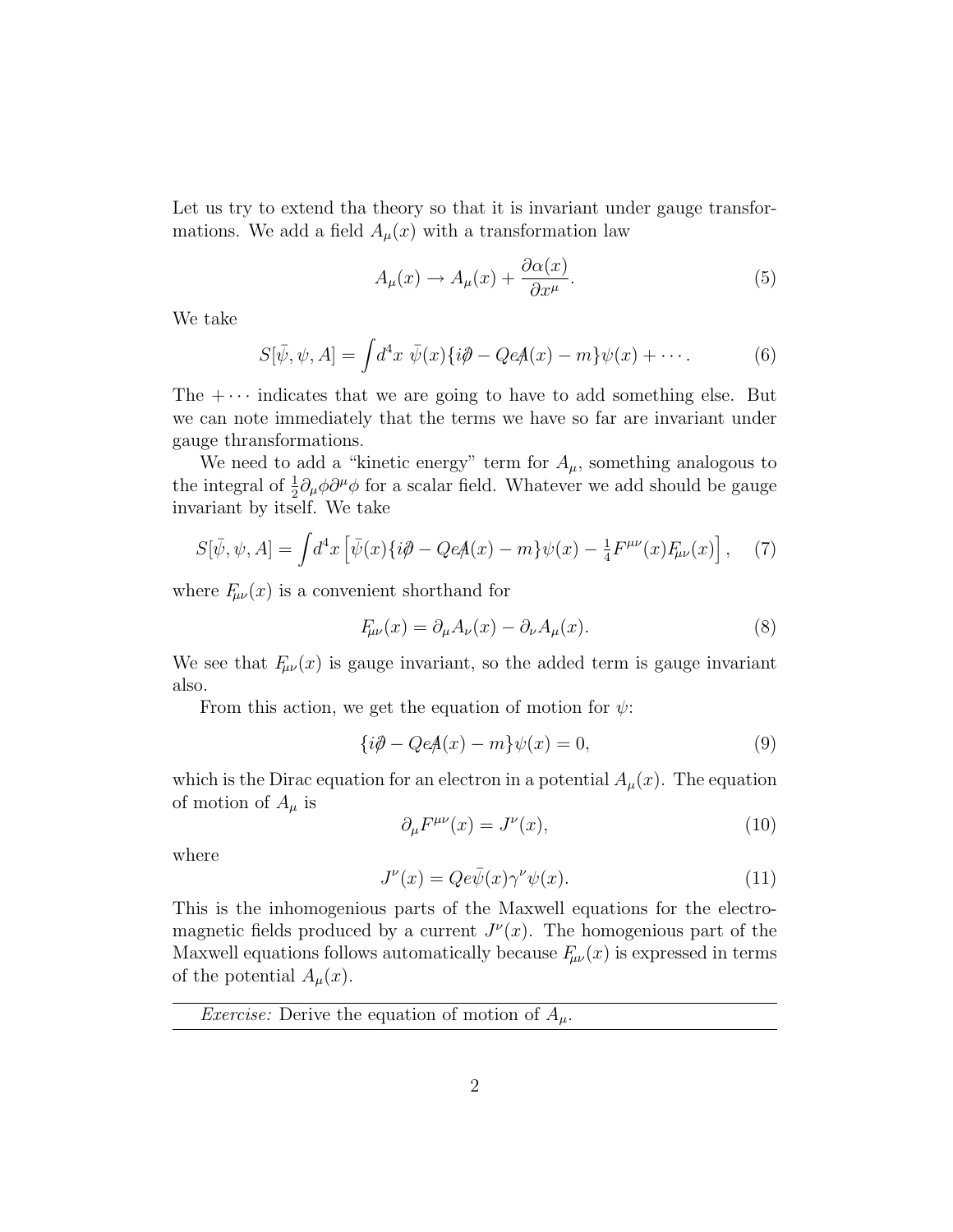# 2 Coulomb gauge

We want to use  $A^{\mu}(x)$  as the canonical coordinates for the electromagnetic field. However, two of the four degrees of freedom per space point are illusory because of gauge invariance. For instance, if you had one solution of the eequations of motion based on initial conditions at  $t = 0$ , you could always change if for  $t > t_1 > 0$  by making a gauge thansformation. For this reason, we will choose a gauge for the quantum theory, namely Coulomb gauge. Note that Peskin and Schroeder don't cover Coulomb gauge. However, using the Coulomb gauge is the best way to do the quantization, at least if you don't want to use the path integral formulation of the quantum field theory. Also, Coulomb gauge is important for understanding nonrelativistic quantum mechanics with photons.

The Maxwell equations are

$$
\partial_{\mu}\partial^{\mu}A^{\nu}(x) - \partial^{\nu}\partial_{\mu}A^{\mu}(x) = J^{\nu}(x). \tag{12}
$$

We choose Coulomb gauge,

$$
\vec{\nabla} \cdot \vec{A}(x) = 0. \tag{13}
$$

Then the Maxwell equation for  $A^0$  is

$$
-\vec{\nabla}^2 A^0(x) = J^0(x). \tag{14}
$$

The solution of this is

$$
A^{0}(\vec{x},t) = \int d\vec{y} \frac{1}{4\pi} \frac{1}{|\vec{x} - \vec{y}|} J^{0}(\vec{y},t).
$$
 (15)

We can thus view  $A^0$  not as an independent dynamical variable, but as a constrained variable that simply stands as an abbreviation for the right hand side of Eq. (15).

The equations of motion for the space-components of  $A^{\mu}$  are

$$
\partial_{\mu}\partial^{\mu}A^{j}(x) = J_{T}^{j}(x), \qquad (16)
$$

where

$$
J_T^j(x) = J^j(x) - \partial_j \partial_0 A^0(x). \tag{17}
$$

That is

$$
J_T^j(\vec{x},t) = J^j(\vec{x},t) - \partial_j \int d\vec{y} \, \frac{1}{4\pi} \, \frac{1}{|\vec{x} - \vec{y}|} \, \partial_0 J^0(\vec{y},t). \tag{18}
$$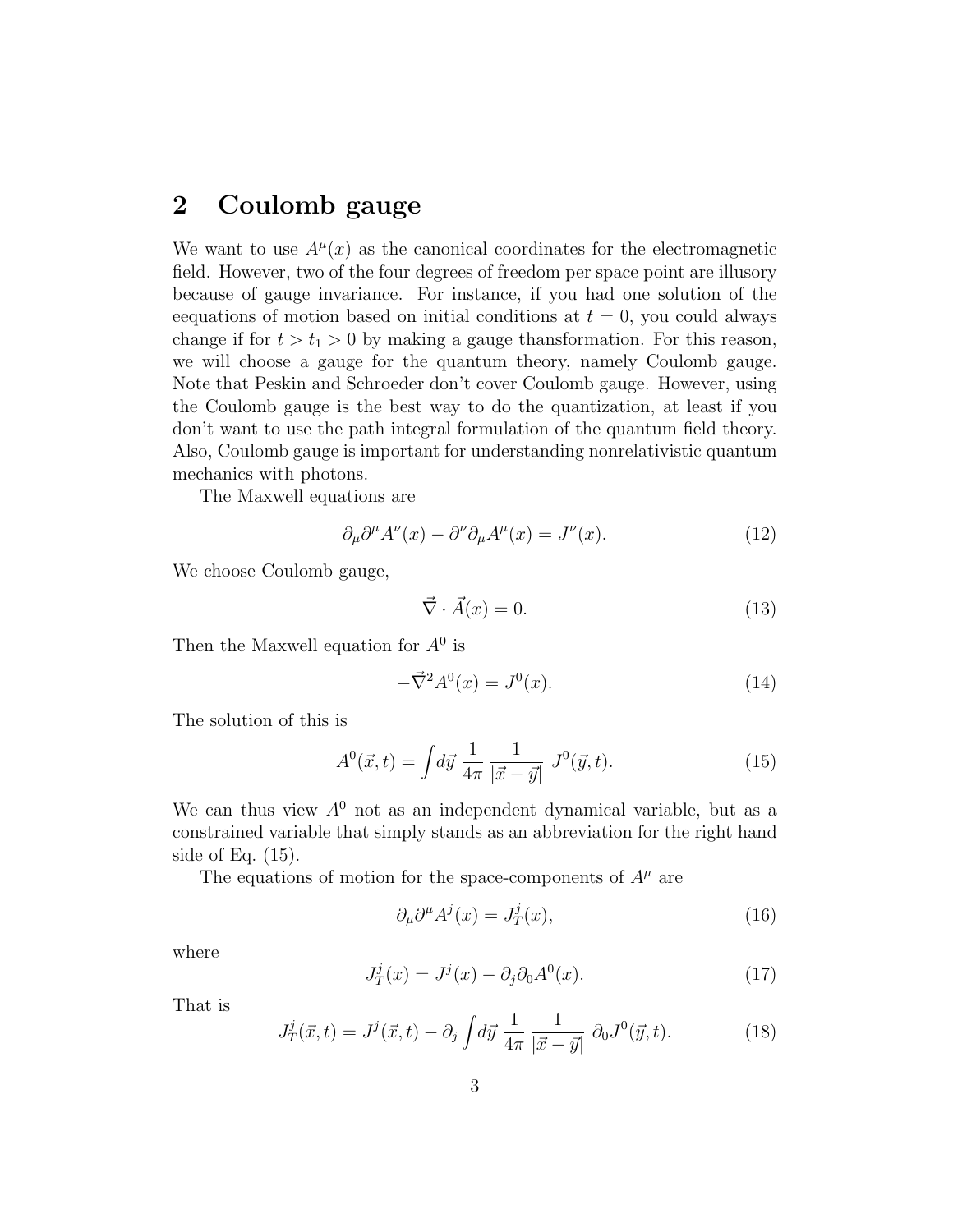The subscript  $T$  here stands for "transverse" and refers to the fact that  $\vec{\nabla} \cdot \vec{J}_T = 0$ , so that in momentum space,  $\vec{J}_T = 0$  is transverse to the momentum vector  $\vec{k}$ . This follows if we use the equation of motion for the Dirac field, which implies  $\partial_0 J^0(x) = -\partial_i J^i(x)$ . Then

$$
J_T^j(\vec{x},t) = J^j(\vec{x},t) + \partial_j \int d\vec{y} \frac{1}{4\pi} \frac{1}{|\vec{x} - \vec{y}|} \partial_i J^i(\vec{y},t)
$$
(19)

A better way to write  $J_T$  is

$$
J_T^i(\vec{x},t) = \int d\vec{y} \ \delta_T^{ij}(\vec{x} - \vec{y}) \ J^j(\vec{y},t), \tag{20}
$$

where

$$
\delta_T^{ij}(\vec{x} - \vec{y}) = \int \frac{d\vec{k}}{(2\pi)^3} e^{i\vec{k}\cdot(\vec{x} - \vec{y})} \left(\delta^{ij} - \frac{k^i k^j}{\vec{k}^2}\right).
$$
 (21)

In this form, it is evident that  $\partial_i J_T^i(\vec{x}, t) = 0$ . Eq. (20) follows from Eq. (19) by using

$$
\int \frac{d\vec{k}}{(2\pi)^3} e^{i\vec{k}\cdot(\vec{x}-\vec{y})} \frac{1}{\vec{k}^2} = \frac{1}{4\pi} \frac{1}{|\vec{x}-\vec{y}|}.
$$
 (22)

We need the lagrangian. Using the Coulomb gauge condition and integrating by parts, we get

$$
L = \int d\vec{x} \left\{ \frac{1}{2} (\partial_0 A^j)(\partial_0 A^j) - \frac{1}{2} (\partial_i A^j)(\partial_i A^j) + \frac{i}{2} \bar{\psi} \gamma^0 (\partial_0 \psi) - \frac{i}{2} (\partial_0 \bar{\psi}) \gamma^0 \psi + \bar{\psi} \{ i \partial_j \gamma^j - m \} \psi - A^0 J^0 + \vec{A} \cdot \vec{J} - \frac{1}{2} A^0 \vec{\nabla}^2 A^0 \right\}.
$$
 (23)

Since  $-\vec{\nabla}^2 A^0 = J^0$  this is

$$
L = \int d\vec{x} \left\{ \frac{1}{2} (\partial_0 A^j)(\partial_0 A^j) - \frac{1}{2} (\partial_i A^j)(\partial_i A^j) + \frac{i}{2} \bar{\psi} \gamma^0 (\partial_0 \psi) - \frac{i}{2} (\partial_0 \bar{\psi}) \gamma^0 \psi + \bar{\psi} \{ i \partial_j \gamma^j - m \} \psi - \frac{1}{2} A^0 J^0 + \vec{A} \cdot \vec{J} \right\}.
$$
 (24)

From this we compute the hamiltonian,

$$
H = \int d\vec{x} \left\{ \frac{1}{2} \pi^j \pi^j + \frac{1}{2} (\partial_i A^j) (\partial_i A^j) - \bar{\psi} \{ i \partial_j \gamma^j - m \} \psi + \frac{1}{2} A^0 J^0 - \vec{A} \cdot \vec{J} \right\}.
$$
 (25)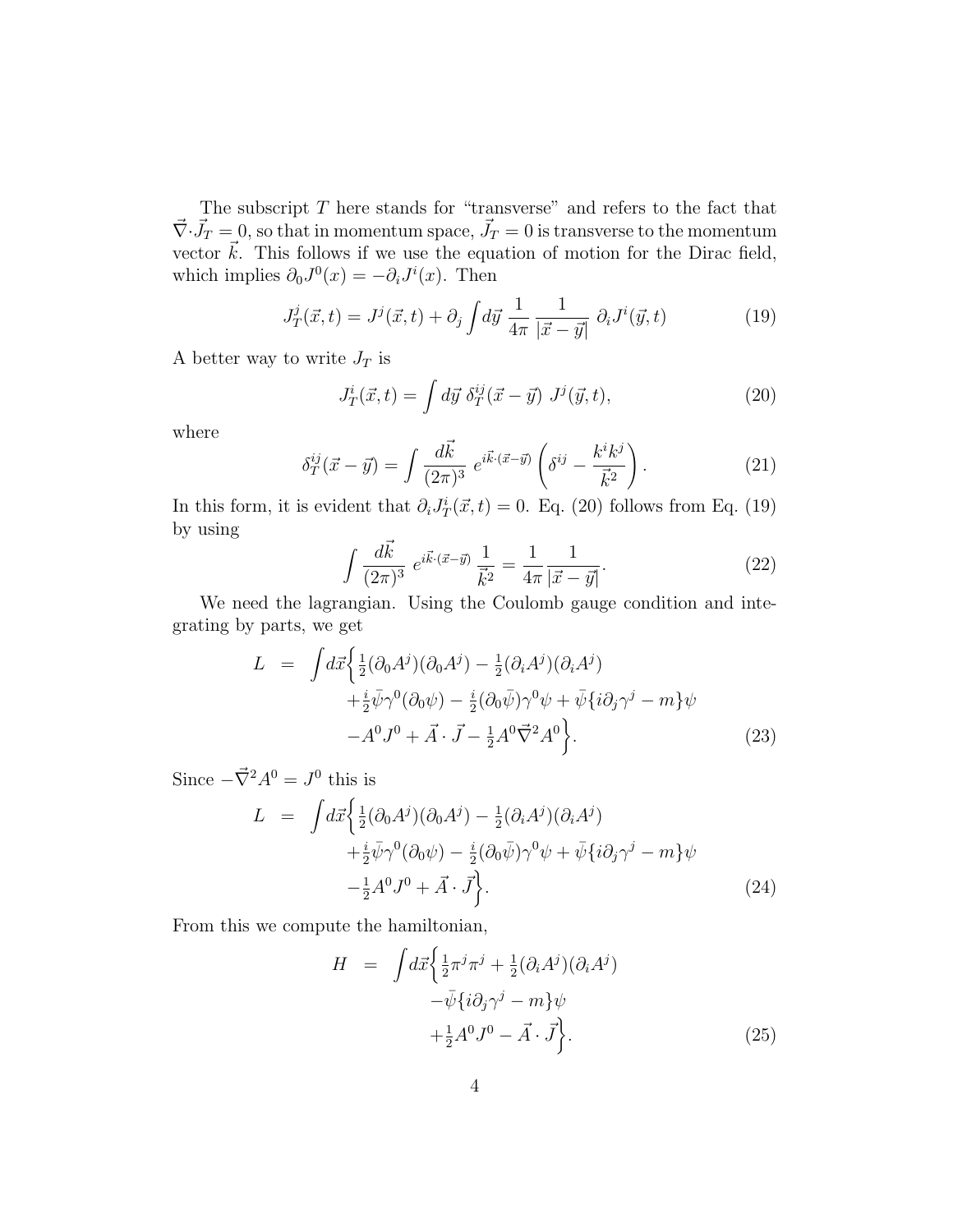where  $\pi^{j}(x)$  is the canonical momentum conjugate to the field  $A^{j}(x)$ ,

$$
\pi^{j}(x) = \frac{\partial}{\partial t} A^{j}(x).
$$
\n(26)

Since  $\partial_j A^j = 0$ , we have to impose  $\partial_j \pi^j = 0$ . Also, remember that  $A^0$  here is just an abbreviation for the potential produced by a charge density  $J^0$ . Thus  $\int d\vec{x} \frac{1}{2} A^0 J^0$  is the Coulomb energy of the charge distribution  $J^0$ . The  $\vec{A} \cdot \vec{J}$ term is the interaction by which moving charges make photons.

We will need commutation/anticommutation relations. For the Dirac field, we know what to do:

$$
\begin{aligned}\n\{\psi(\vec{x},t),\psi(\vec{y},t)\} &= 0\\ \{\psi(\vec{x},t),\bar{\psi}(\vec{y},t)\} &= \gamma^0 \,\delta(\vec{x}-\vec{y}).\n\end{aligned} \tag{27}
$$

Exercise: Show that with these anticommutation relations, commuting the Hamiltonian with  $\psi$  gives the Dirac equation for  $\psi$ .

For the vector potential, we would be tempted to let  $[A^{i}(\vec{x}, t), \pi^{j}(\vec{y}, t)]$  be  $i\delta_{ij}$  times a delta function. However, that won't work because it is inconsistent with the Coulomb gauge condition. So try

$$
[Ai(\vec{x}, t), Aj(\vec{y}, t)] = 0\n[\pii(\vec{x}, t), \pij(\vec{y}, t)] = 0\n[Ai(\vec{x}, t), \pij(\vec{y}, t)] = i \deltai jT(\vec{x} - \vec{y}).
$$
\n(28)

This is essentially a delta function for the transverse degrees of freedom.

Exercise: Show that with these commutation relations, commuting the Hamiltonian with  $A^j$  and  $\pi^j$  gives the Maxwell equations for  $A^j$ .

# 3 Free photons

If we remove the interactions with electrons, the equation of motion for the vector potential in Coulomb gauge

$$
\partial_j A^j(x) = 0,\t\t(29)
$$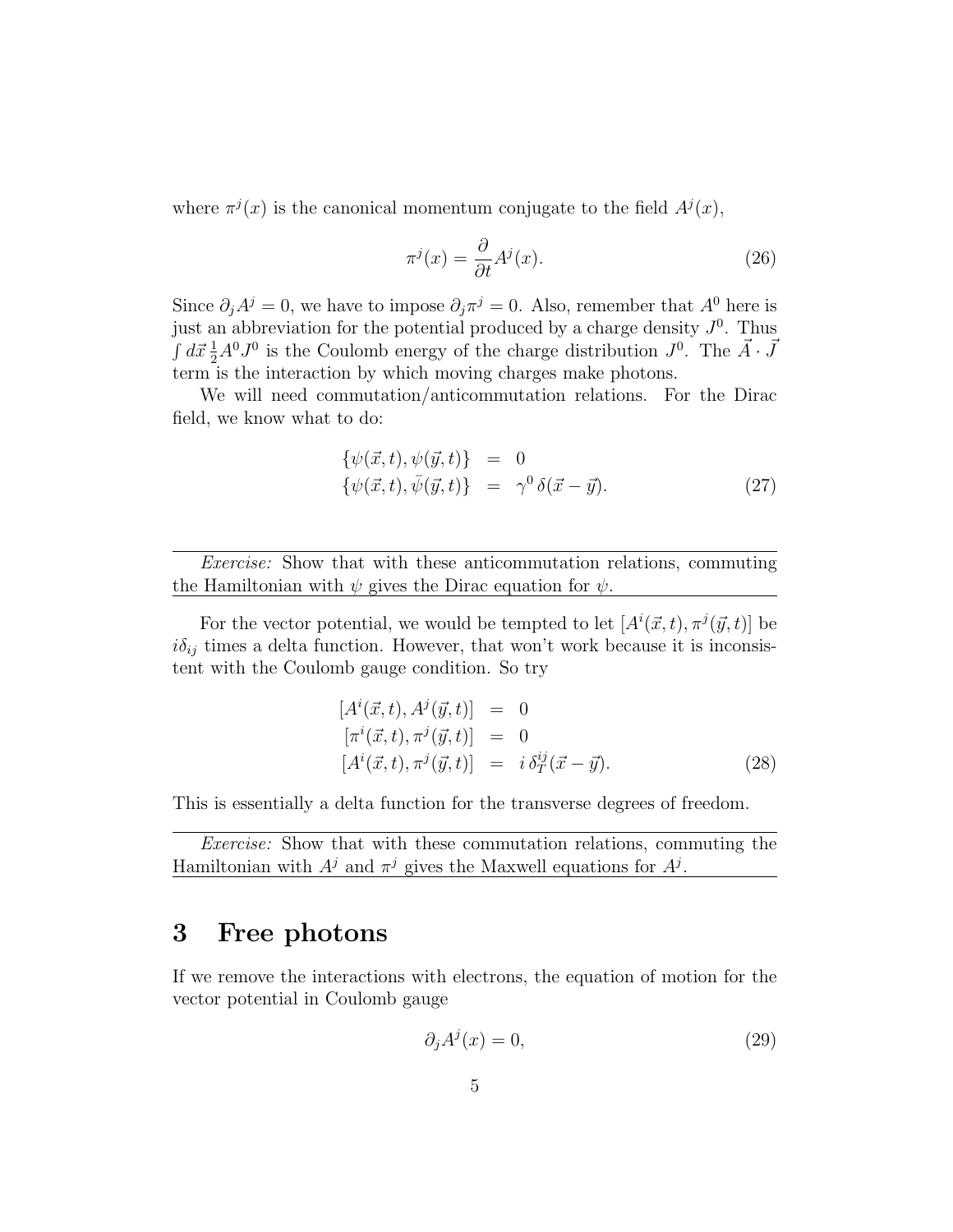is

$$
\partial_{\mu}\partial^{\mu}A^{j}(x) = 0. \tag{30}
$$

With no charge around,  $A^0(x) = 0$ . We can easily solve this:

$$
A^{\mu}(x) = (2\pi)^{-3} \int \frac{d\vec{k}}{2\omega(\vec{k})} \sum_{s=-1,1} \left\{ e^{-ik \cdot x} \epsilon^{\mu}(k,s) a(k,s) + e^{ik \cdot x} \epsilon^{\mu}(k,s)^{*} a^{\dagger}(k,s) \right\}.
$$
\n(31)

Here  $k^0 = \omega(\vec{k}) \equiv |\vec{k}|$ . That gives  $\partial_\mu \partial^\mu A^j(x) = 0$ . To get  $\partial_j A^j(x) = 0$  we need

$$
k^j \epsilon^j(k, s) = 0. \tag{32}
$$

There are two solutions of this, which we can take to be the solutions with helicity +1 and −1. For  $\vec{k}$  equal to a reference momentum  $\vec{k}_0$  along the z axis, these are, written as four vectors  $(\epsilon^0, \epsilon^1, \epsilon^2, \epsilon^3)$ ,

$$
\epsilon(\vec{k}_0, +1) = \frac{1}{\sqrt{2}}(0, 1, i, 0) \n\epsilon(\vec{k}_0, -1) = \frac{1}{\sqrt{2}}(0, -1, i, 0).
$$
\n(33)

These describe left circularly polarized and right circularly polarized photons, respectively. For any other momentum, we can boost along the z axis enough to chagne  $|\vec{k_0}|$  to  $|\vec{k}|$ . This leaves  $\epsilon^{\mu}$  unchanged. Then we can rotate around the  $\vec{k}_0 \times \vec{k}$  axis by the angle between  $\vec{k}_0$  and  $\vec{k}$ . That is, we apply the Wigner construction that we learned about last fall. This gives us polarization vectors  $\epsilon$  with normalization

$$
\epsilon(\vec{k},s)^{\mu}\epsilon(\vec{k},s')_{\mu}^{*}=-\delta_{ss'}
$$
\n(34)

They also obey the spin sum relation

$$
\sum_{s} \epsilon(\vec{k}, s)^{i} \left( \epsilon(\vec{k}, s)^{j} \right)^{*} = \delta^{ij} - \frac{k^{i} k^{j}}{\vec{k}^{2}} \equiv P^{ij}(\vec{k}). \tag{35}
$$

Proof: the vectors  $\epsilon(k, s)$  are a orthogonal normalized basis for the space of vectors  $\vec{\epsilon}$  with  $\vec{k} \cdot \vec{\epsilon} = 0$ , so the matrix on the left constructed from the  $\epsilon$ vectors is the projection onto this space. But that's what the matrix on the right is.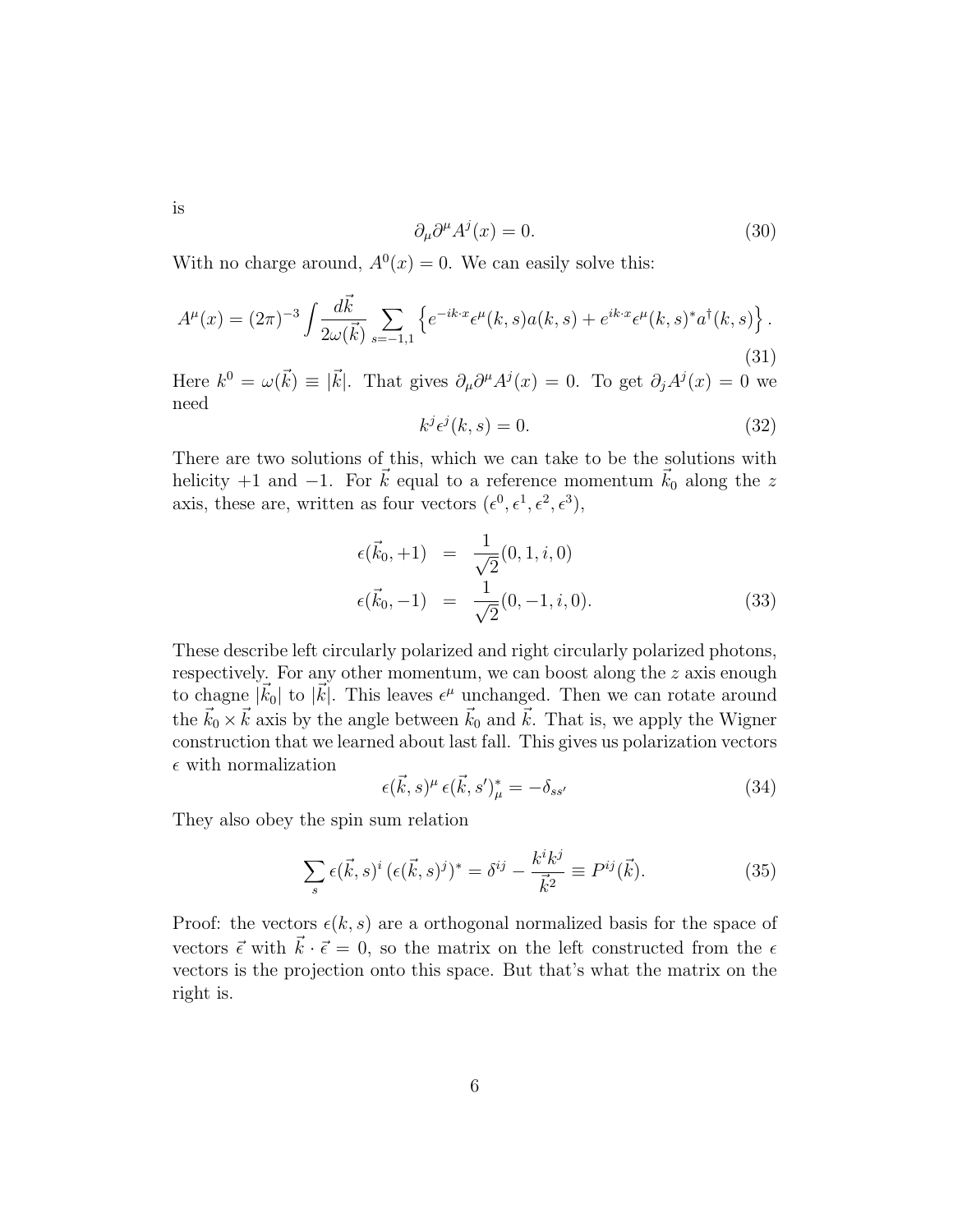The coefficients are the photon annihilation operators  $a(k, s)$  and creaton operators  $a^{\dagger}(k, s)$ . They have the commutation relations

$$
[a(k, s), a(k', s')] = 0
$$
  
\n
$$
[a^{\dagger}(k, s), a^{\dagger}(k', s')] = 0
$$
  
\n
$$
[a(k, s), a^{\dagger}(k', s')] = \delta_{ss'}(2\pi)^{3}2\omega(\vec{k})\delta(\vec{k} - \vec{k}').
$$
\n(36)

Exercise: Prove that these commutation relations in momentum space lead to the desired equal time commutation relations for the fields  $\vec{A}(x)$  and  $\vec{\pi}(x)$ .

Now let's work out the vacuum expectation value of the time ordered product of two  $\vec{A}$  fields, which we know will be the photon propagator in the interacting theory. We seek

$$
\langle 0|TA^{i}(x)A^{j}(0)|0\rangle = D_{F}^{ij}(x)
$$
\n(37)

For  $x^0 > 0$  we have

$$
D_{F}^{ij}(x) = \langle 0|A^{i}(x)A^{j}(0)|0\rangle
$$
  
\n
$$
= (2\pi)^{-6} \int \frac{d\vec{k}}{2\omega(\vec{k})} e^{-ik \cdot x} \int \frac{d\vec{p}}{2\omega(\vec{k})} \sum_{ss'} \epsilon^{i}(k, s) \epsilon^{j}(p, s')^{*} \langle 0|a(k, s) a^{\dagger}(p, s')|0\rangle
$$
  
\n
$$
= (2\pi)^{-3} \int \frac{d\vec{k}}{2\omega(\vec{k})} e^{-ik \cdot x} \sum_{s} \epsilon^{i}(k, s) \epsilon^{j}(k, s)^{*}
$$
  
\n
$$
= (2\pi)^{-3} \int \frac{d\vec{k}}{2\omega(\vec{k})} e^{-ik \cdot x} P^{ij}(\vec{k})
$$
  
\n
$$
= (2\pi)^{-4} \int d^{4}k e^{-ik \cdot x} \frac{2\pi}{2\omega(\vec{k})} \delta(k^{0} - \omega(\vec{k})) P^{ij}(\vec{k})
$$
  
\n
$$
= (2\pi)^{-4} \int d^{4}k e^{-ik \cdot x} \frac{P^{ij}(\vec{k})}{2\omega(\vec{k})} \left\{ \frac{i}{k^{0} - \omega(\vec{k}) + i\epsilon} - \frac{i}{k^{0} - \omega(\vec{k}) - i\epsilon} \right\}
$$
  
\n
$$
= (2\pi)^{-4} \int d^{4}k e^{-ik \cdot x} \frac{P^{ij}(\vec{k})}{2\omega(\vec{k})} \left\{ \frac{i}{k^{0} - \omega(\vec{k}) + i\epsilon} - \frac{i}{k^{0} + \omega(\vec{k}) - i\epsilon} \right\}
$$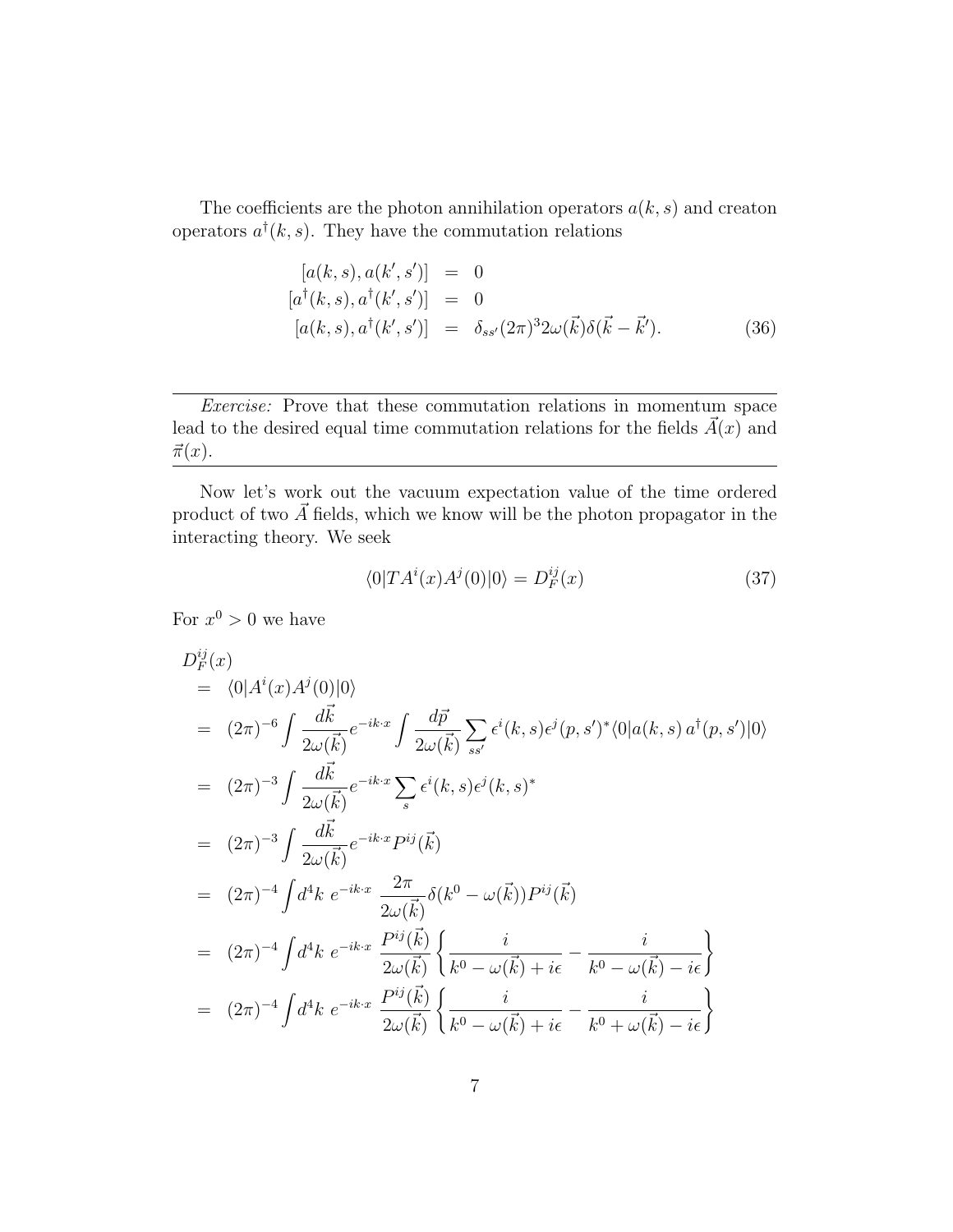$$
= (2\pi)^{-4} \int d^4k \ e^{-ik \cdot x} \frac{P^{ij}(\vec{k})}{2\omega(\vec{k})} \left\{ \frac{2i\omega(\vec{k})}{(k^0)^2 - \omega(\vec{k})^2 + i\epsilon} \right\}
$$
  

$$
= (2\pi)^{-4} \int d^4k \ e^{-ik \cdot x} \frac{iP^{ij}(\vec{k})}{k^2 + i\epsilon} \tag{38}
$$

In the third line from the last, we changed the sign in front of  $\omega$  in the denominator. This did not affect the result because, given the sign of the  $i\epsilon$ in this term, the term does not contribute for  $x^0 > 0$ . Now we do a similar calculation for  $x^0$  < 0, with the same result. This gives us the rule for a photon propagator in momentum space:

$$
\frac{iP^{ij}(\vec{k})}{k^2 + i\epsilon}.\tag{39}
$$

## 4 Feynman rules in Coulomb gauge

We thus get the Feynman rules in Coulomb gauge. First, to calculate an S-matrix element  $i\mathcal{M}$  we need an amputated Green function times

- √  $Z_{\psi} \mathcal{U}(k, x)$  for an incoming electron.
- $\sqrt{Z}_{\psi}\overline{\mathcal{U}}(k,x)$  for an outgoing electron.
- √  $Z_{\psi}$  $\mathcal{V}(k, x)$  for an outgoing positron.
- $\sqrt{Z}_{\psi}\bar{\mathcal{V}}(k,x)$  for an incoming positron.
- √  $\overline{Z}_A \epsilon^{\mu}(k, s)$  for an incoming photon.
- √  $\overline{Z}_A \epsilon^{\mu}(k,s)^*$  for an outgoing photon.

The factors  $\sqrt{Z}$  are to be calulated perturbatively. The electron propagator as one approaches the single particle pole is

$$
S_F \sim \frac{iZ_\psi[k+M]}{k^2 - M^2 + i\epsilon} \tag{40}
$$

where M is the physical electron mass. This defines  $Z_{\psi}$ . The photon propagator as one approaches the single photon pole is

$$
D_F \sim \frac{iZ_A P^{ij}(k)}{k^2 + i\epsilon}.\tag{41}
$$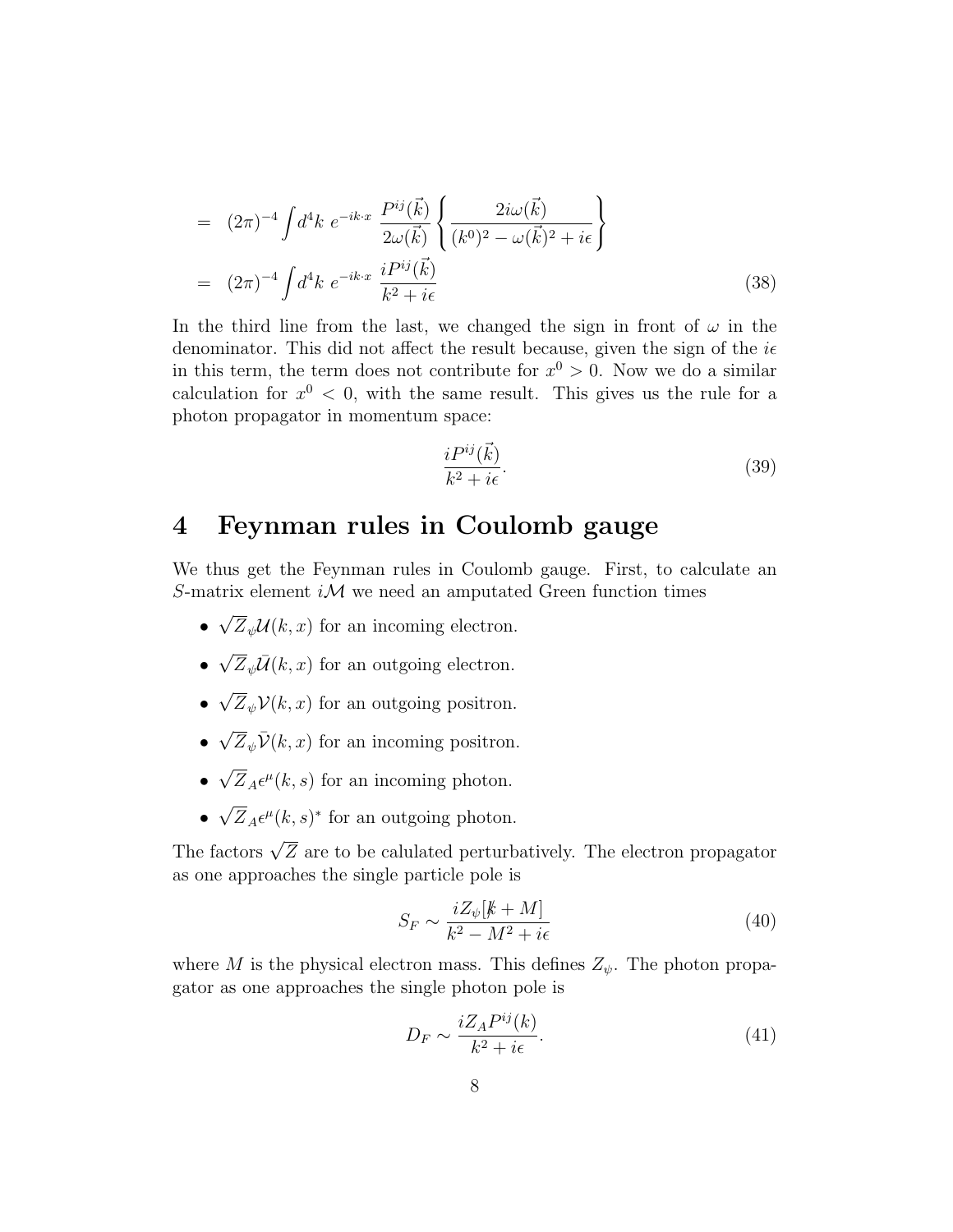(The physical photon has mass zero.) This defines  $Z_A$ .

Now to calculate a perturbative contributi0n to the Green function, we use the rules

- Label the lines by their momenta and energy, using momentum and energy conservation at each vertex.
- For each loop, there will be one energy and momentum that is not constrained by energy and momentum conservation. Supply an integration

$$
(2\pi)^{-4} \int d^4p. \tag{42}
$$

• To each electron line associate a propagator

$$
\frac{i(k+m)}{k^2 - m^2 + i\epsilon} \tag{43}
$$

where  $k^{\mu}$  is the momentum in the direction of the electron-number arrow.

• To each transversely polarized photon line associate a propagator

$$
\frac{iP^{\mu\nu}(k)}{k^2 + i\epsilon} \tag{44}
$$

where  $P^{0\mu} = P^{\mu 0} = 0$  and

$$
P^{ij}(k) = \delta^{ij} - \frac{k^i k^j}{\vec{k}^2} \tag{45}
$$

• To each coulomb photon line associate a "propagator"

$$
\frac{i n^{\mu} n^{\nu}}{\vec{k}^2} \tag{46}
$$

where  $n = (1, 0, 0, 0)$  is a unit vector in the time direction.

• For each vertex representing an electron-photon interaction associate a factor

$$
-iQg\gamma_{\mu} \tag{47}
$$

where Q is the charge of the electron in units of  $e$  (ie  $Q = -1$ ).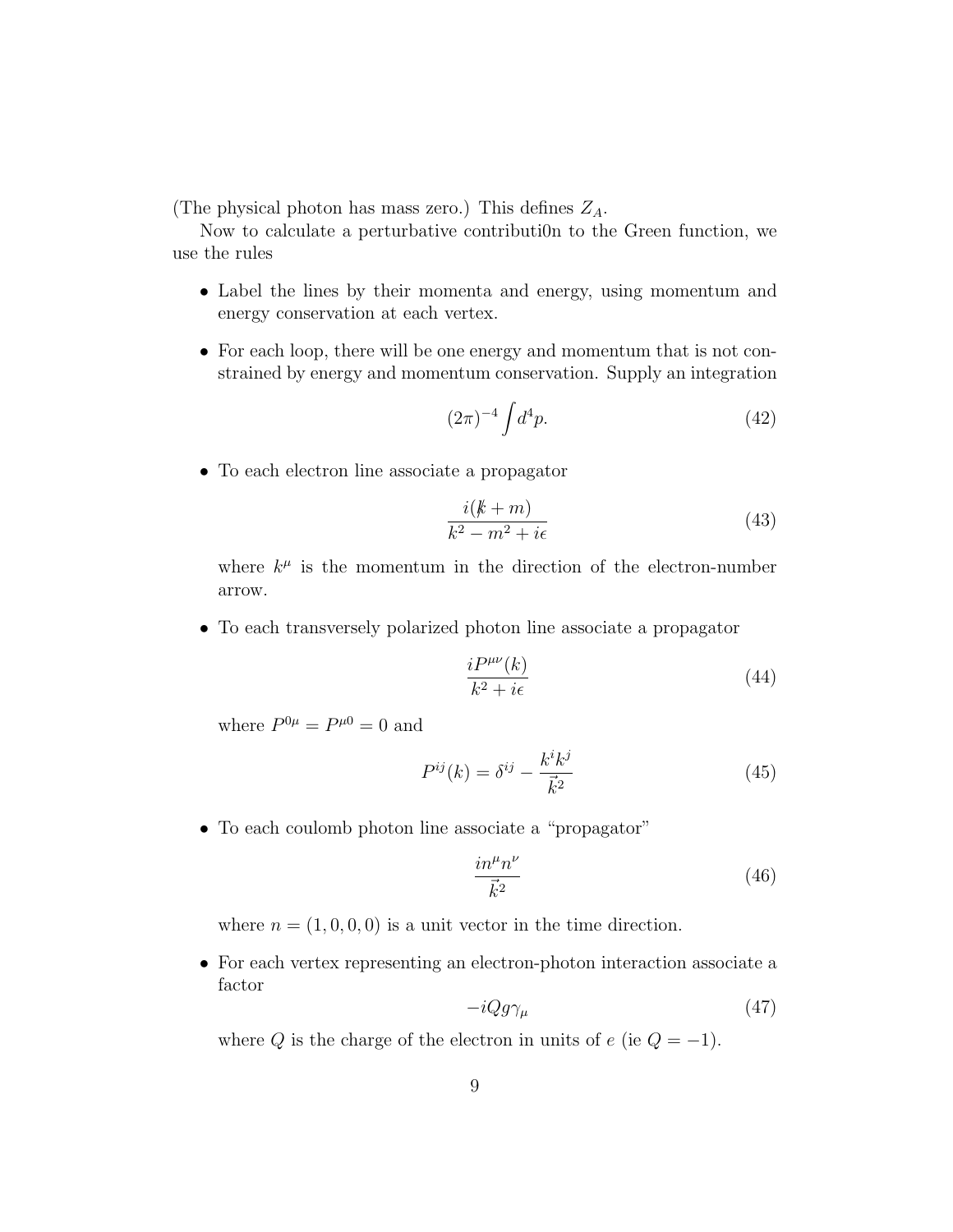- There is a minus sign between graphs that are identical except for exchange of two fermion lines.
- There is a minus sign for each fermion loop.

Notice that in each place where we can exchange a transverse photon, we can also exchange a Coulomb photon. The combined photon propagator is

$$
D_F^{\mu\nu}(k) = \frac{i}{k^2 + i\epsilon} \left\{ P^{\mu\nu}(k) + \frac{k^2}{\vec{k}^2} n^{\mu} n^{\mu} \right\}.
$$
 (48)

The  $k^2$  in the second term cancels the  $1/k^2$  and tells us that the Coulomb photon doesh't really propagate. We can rewrite the photon propagator in a useful way as follows, letting  $\tilde{k}^{\mu}$  be a vector consisting of only the space-parts of  $k^{\mu}$ , that is  $\tilde{k} = (0, k^1, k^2, k^3)$ 

$$
D_{F}^{\mu\nu}(k) = \frac{i}{k^{2} + i\epsilon} \left\{ -g^{\mu\nu} + n^{\mu}n^{\nu} - \frac{\tilde{k}^{\mu}\tilde{k}^{\nu}}{\vec{k}^{2}} + \frac{(k^{0})^{2} - \vec{k}^{2}}{\vec{k}^{2}} n^{\mu}n^{\mu} \right\}
$$
  
\n
$$
= \frac{i}{k^{2} + i\epsilon} \left\{ -g^{\mu\nu} - \frac{\tilde{k}^{\mu}\tilde{k}^{\nu}}{\vec{k}^{2}} + \frac{(k^{0}n^{\mu})(k^{0}n^{\nu})}{\vec{k}^{2}} \right\}
$$
  
\n
$$
= \frac{i}{k^{2} + i\epsilon} \left\{ -g^{\mu\nu} - \frac{\tilde{k}^{\mu}\tilde{k}^{\nu}}{\vec{k}^{2}} + \frac{(k^{\mu} - \tilde{k}^{\mu})(k^{\nu} - \tilde{k}^{\nu})}{\vec{k}^{2}} \right\}
$$
  
\n
$$
= \frac{i}{k^{2} + i\epsilon} \left\{ -g^{\mu\nu} + \frac{k^{\mu}k^{\nu} - k^{\mu}\tilde{k}^{\nu} - \tilde{k}^{\mu}k^{\nu}}{\vec{k}^{2}} \right\}
$$
(49)

# 5 From Coulomb gauge to Feynman gauge

We see that there are terms in the photon propagator in Coulomb gauge that have either a  $k^{\mu}$  or a  $k^{\nu}$ . What happens when a term with a  $k^{\mu}$  connects to a corresponding interaction  $J_\mu?$  We get a structure of the form

$$
\frac{i[k_1+m]}{k_1^2-m^2+i\epsilon} \left(-ieQ\right)(k_1-k_2) \frac{i[k_2+m]}{k_2^2-m^2+i\epsilon} \tag{50}
$$

or

$$
\frac{i[k_1+m]}{k_1^2 - m^2 + i\epsilon} \left( -ieQ\right) ([k_1 - m] - [k_2 - m]) \frac{i[k_2 + m]}{k_2^2 - m^2 + i\epsilon} \tag{51}
$$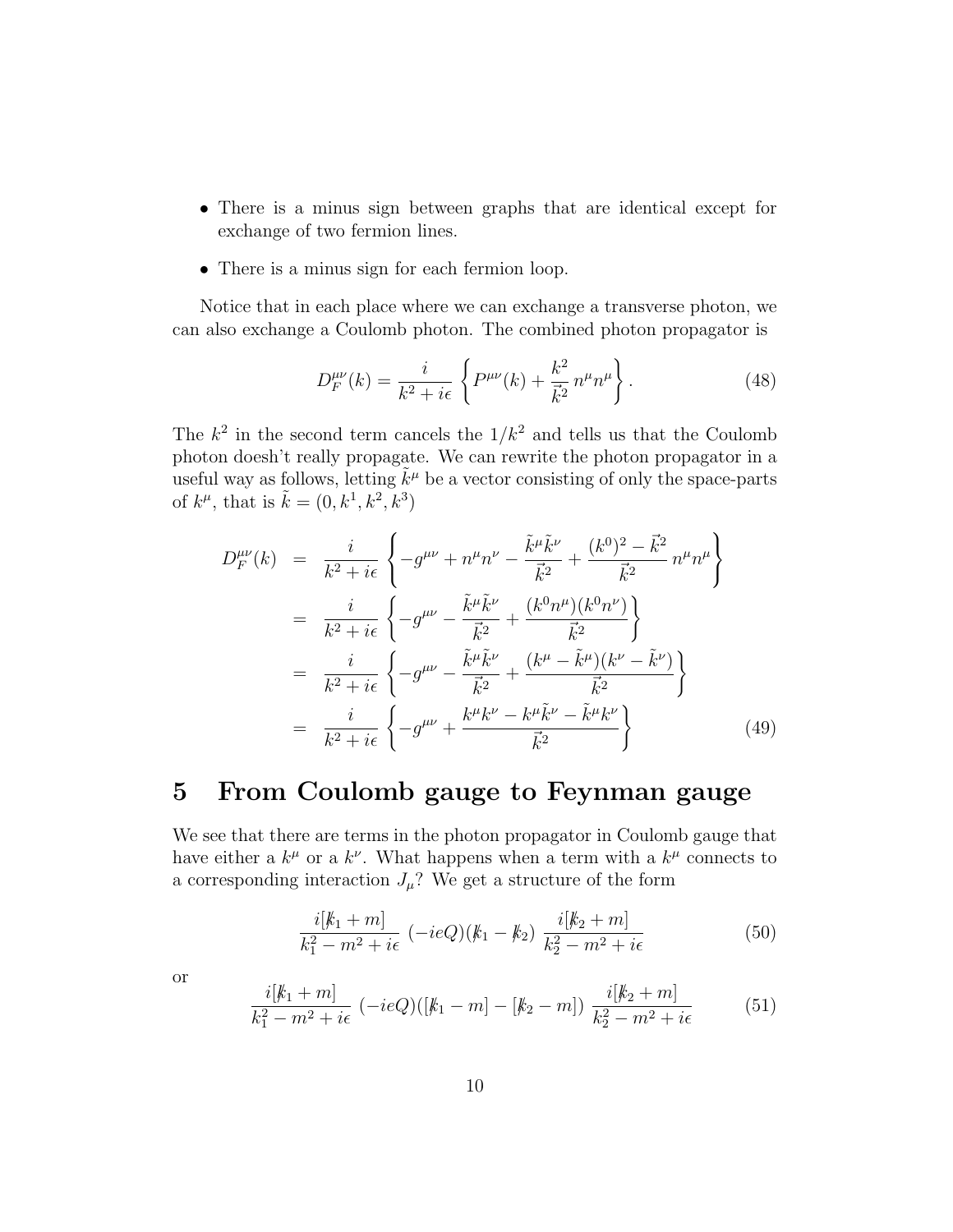Using  $k k = k^2$ , this is

$$
(-ieQ)\frac{i[k_1^2 - m^2]}{k_1^2 - m^2 + i\epsilon} \frac{i[k_2 + m]}{k_2^2 - m^2 + i\epsilon} - (-ieQ)\frac{i[k_1 + m]}{k_1^2 - m^2 + i\epsilon} \frac{i[k_2^2 - m^2]}{k_2^2 - m^2 + i\epsilon}
$$
(52)

That is

$$
eQ\frac{i[k_2+m]}{k_2^2 - m^2 + i\epsilon} - eQ\frac{i[k_1+m]}{k_1^2 - m^2 + i\epsilon}.
$$
\n(53)

That is, there are two terms, with opposite signs. In each term, a propagator is eliminated and the photon momentum is delivered at the next vertex in the larger graph – that vertex that was next to the propagator that got eliminated.

Let's apply this to graphs for a full (i.e. not amputated) Green function. Pick one of the exchanged photons and consider one of the  $k^{\mu}$  terms in its propagator. Sum over all the graphs in which this photon attaches to various places on the electron line. If the electron line was a loop, all of the contributions cancel. If it led from one external point to another, all of the terms cancel except for the two in which the new special interaction is at one or the other of the electron line. Now for the scattering matrix by taking the residue at the poles representing propagation of electrons into the final state or from the initial state. Except for the case of self-energy graphs on the external lines, the extra terms do not have these poles. That is, they are present in Green functions, but not in the scattering matrix. The effect of self-energy graphs takes a little analysis to work out: we have to analyze the  $\overline{Z}$  factors. We will leave this for later. The net effect is that the  $k^{\mu}$  terms all cancel in a calculation of the S-matrix.

Thus if we are concerned with the scattering matrix, we can take the photon propagator to be

$$
\frac{-ig^{\mu\nu}}{k^2 + i\epsilon} \tag{54}
$$

If we do this, we say that we are calculating in Feynman gauge. It is a lot simpler for practical calculations than Coulomb gauge.

#### 6 A cross section

Let's see how to calculate a cross section. A good example is  $e^+ + e^- \rightarrow$  $\mu^+ + \mu^-$ . Recall that the relation between cross sections and the s-matrix is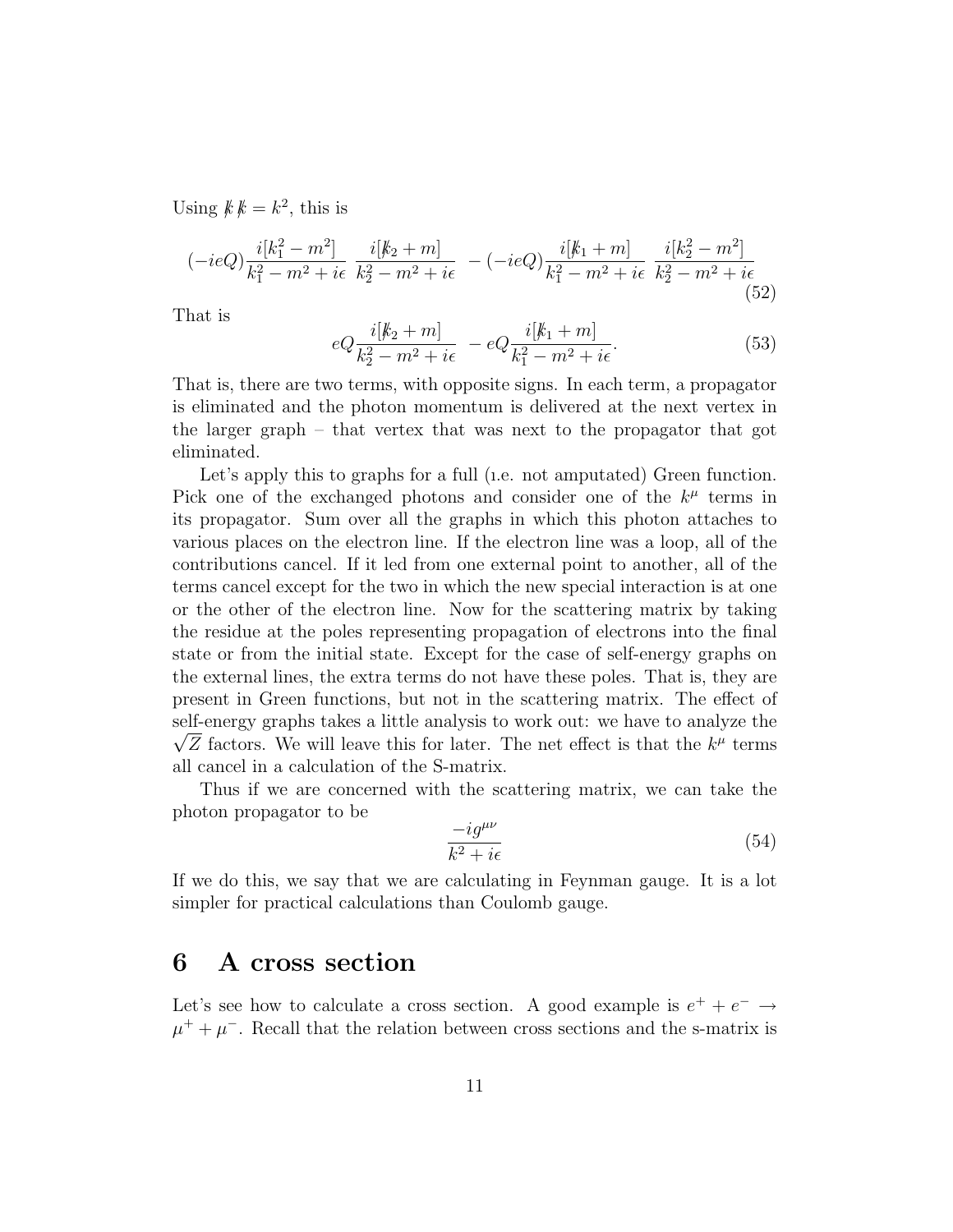as follows. Using a covariant normalization of states, we define the "invariant amplitude  $"$   $M$  by

out 
$$
\langle p_1, p_2, \dots | k_A, k_B \rangle_{\text{in}} = \langle p_1, p_2, \dots | k_A, k_B \rangle
$$
  
  $+ (2\pi)^4 \delta^{(4)}(k_A + k_B - \sum p_f) i \mathcal{M}.$  (55)

Then,

$$
d\sigma = \left(\prod_f \frac{d\vec{p}_f}{(2\pi)^3 2p_f^0}\right) \frac{1}{2p_A^0 2p_B^0 |v_A - v_B|} (2\pi)^4 \delta^{(4)}(k_A + k_B - \sum p_f) |\mathcal{M}|^2.
$$
\n(56)

This relation is nicely proved in Peskin and Scrhoeder Section 4.5. You should study this proof carefully.

This is for some fixed values of the spins. If the initial state particles are unpolarized *(i.e.* an average over the possible spin states) then

• Average over the initial state spins. That is, for either an initial state electron or positron or an initial state photon, we insert

$$
\frac{1}{2} \sum_{s} \tag{57}
$$

If the spins of the final state particles are not observed then

• Sum over the initial state spins. That is, for either an final state electron or positron or a final state photon, we insert

$$
\sum_{s} \tag{58}
$$

There are some nice simplifications available:

• For initial state or final state electrons, we can use

$$
\sum_{s} \mathcal{U}(p,s)\overline{\mathcal{U}}(p,s) = \rlap{\,/}p + m. \tag{59}
$$

• For initial state or final state positrons, we can use

$$
\sum_{s} \mathcal{V}(p,s)\bar{\mathcal{V}}(p,s) = \rlap{\,/}p - m. \tag{60}
$$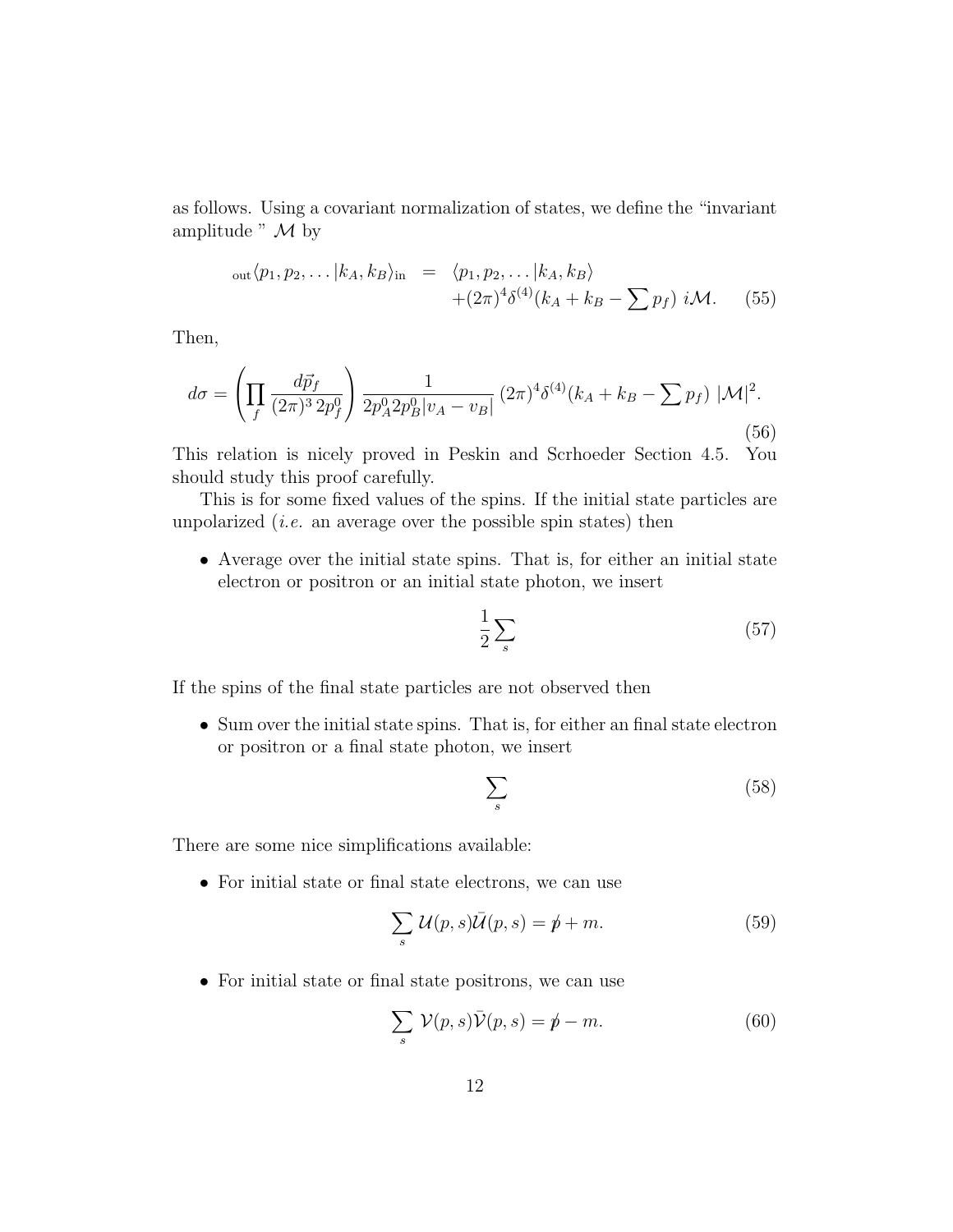• For initial state or final state photons, we can use

$$
\sum_{s} \epsilon^{\mu}(p,s) \epsilon^{\nu}(p,s)^{*} = P_T^{\mu\nu}(p).
$$
 (61)

Furthermore, we can write this as (for  $p^2 = 0$ )

$$
-g^{\mu\nu} + \frac{p^{\mu}p^{\nu} - p^{\mu}\tilde{p}^{\nu} - \tilde{p}^{\mu}p^{\nu}}{\bar{p}^2}
$$
 (62)

The  $p^{\mu}$  and  $p^{\nu}$  terms will not contribute because of the gauge invariance identities. Thus we can replace

$$
\sum_{s} \epsilon^{\mu}(p,s) \epsilon^{\nu}(p,s)^{*} \to -g^{\mu\nu}.
$$
 (63)

Exercise: Use these rules and the gamma matrix identities from the next section to calculate the cross section  $d\sigma/d\cos\theta$  for the process  $e^+ + e^- \rightarrow$  $\mu^+ + \mu^-$  in the c.m. frame. To make this as simple as possible, you may take the masses of both the electron and the muon to be zero.

# 7 Some identies

If we are summing over spins of electrons or other spin  $1/2$  particles, then our expression for a cross section will involve traces of Dirac matrices. These can be calculated by using the rules that follow. We write the rules for d dimensions of space-time because when we deal with divergent graphs we will use a trick that involves doing the algebra in d dimensions with  $d \neq 4$ . We will always take

$$
Tr[1] = 4 \tag{64}
$$

for the trace of the unit matrix in Dirac spinor space. Also, we will take

$$
\{\gamma^{\mu}, \gamma^{\nu}\} = 2g^{\mu\nu}.\tag{65}
$$

However, in  $d$  dimensions,

$$
g_{\mu}^{\mu} = \sum_{\mu=1}^{d} 1 = d.
$$
 (66)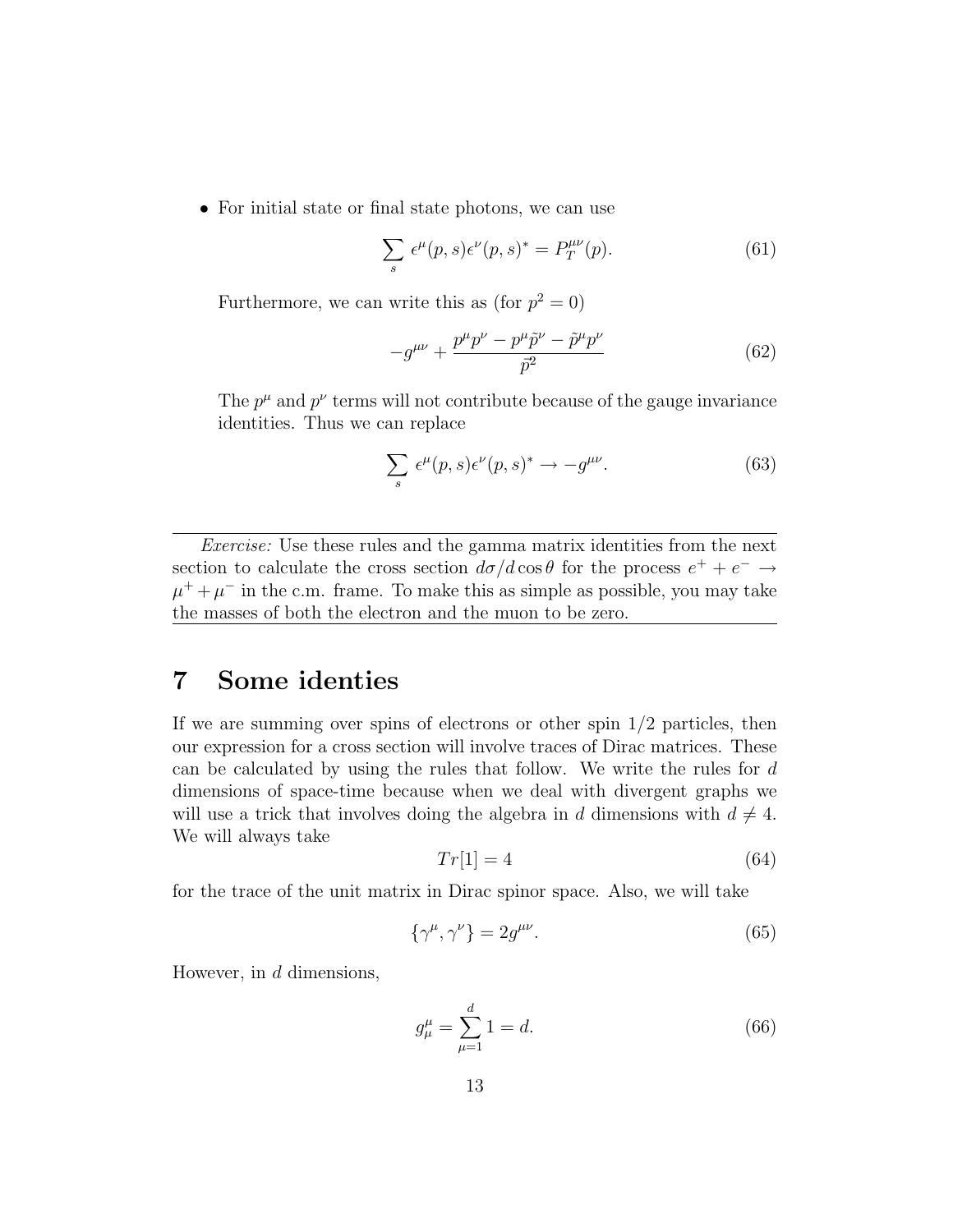Here are the rules for the trace of 0, 2, or 4 gamma matrices:

$$
\text{Tr}[1] = 4
$$
\n
$$
\text{Tr}[\gamma^{\mu}\gamma^{\nu}] = 4g^{\mu\nu}
$$
\n
$$
\text{Tr}[\gamma^{\mu}\gamma^{\nu}\gamma^{\rho}\gamma^{\sigma}] = 4[g^{\mu\nu}g^{\rho\sigma} + g^{\mu\sigma}g^{\nu\rho} - g^{\mu\rho}g^{\nu\sigma}]
$$
\n(67)

Exercise: The first of these rules just gives the dimensionality of the Dirac matrices. Use the anticommutation relations of Dirac matrices to establish the other two rules.

The trace of an odd number of gamma matrices vanishes for  $d = 4$ . For  $d \neq 4$  we can take it as a definition that the trace of an odd number of gamma matrices vanishes.

*Exercise:* Prove this for  $d = 4$ . Use the fact that there is a matrix,  $\gamma_5 = i\gamma^0\gamma^1\gamma^2\gamma^3$ , that anticommutes with the  $\gamma^{\mu}$ .

You will often meet traces containing structures like  $\gamma^{\mu}\gamma^{\alpha}\gamma_{\mu}$ . These can be simplified using

$$
\gamma^{\mu}\gamma_{\mu} = d
$$
  
\n
$$
\gamma^{\mu}\gamma^{\alpha}\gamma_{\mu} = -(d-2)\gamma^{\alpha}
$$
  
\n
$$
\gamma^{\mu}\gamma^{\alpha}\gamma^{\beta}\gamma_{\mu} = 4g^{\alpha\beta} - (4-d)\gamma^{\alpha}\gamma^{\beta}
$$
  
\n
$$
\gamma^{\mu}\gamma^{\alpha}\gamma^{\beta}\gamma^{\gamma}\gamma_{\mu} = -2\gamma^{\gamma}\gamma^{\beta}\gamma^{\alpha} + (4-d)\gamma^{\alpha}\gamma^{\beta}\gamma^{\gamma}
$$
(68)

Exercise: Prove these.

# 8 QED for nonrelativistic particles

In this section we examine quantum electrodynamics for nonrelativistic. This is interesting in its own right because it relates to atomic and condensed matter physics. We will also pay special attention to the interaction of a nonrelativistic particle with a magnetic field. This will prepare us for a calculation of the magnetic moment of the electron in relativistic quantum electrodynamics.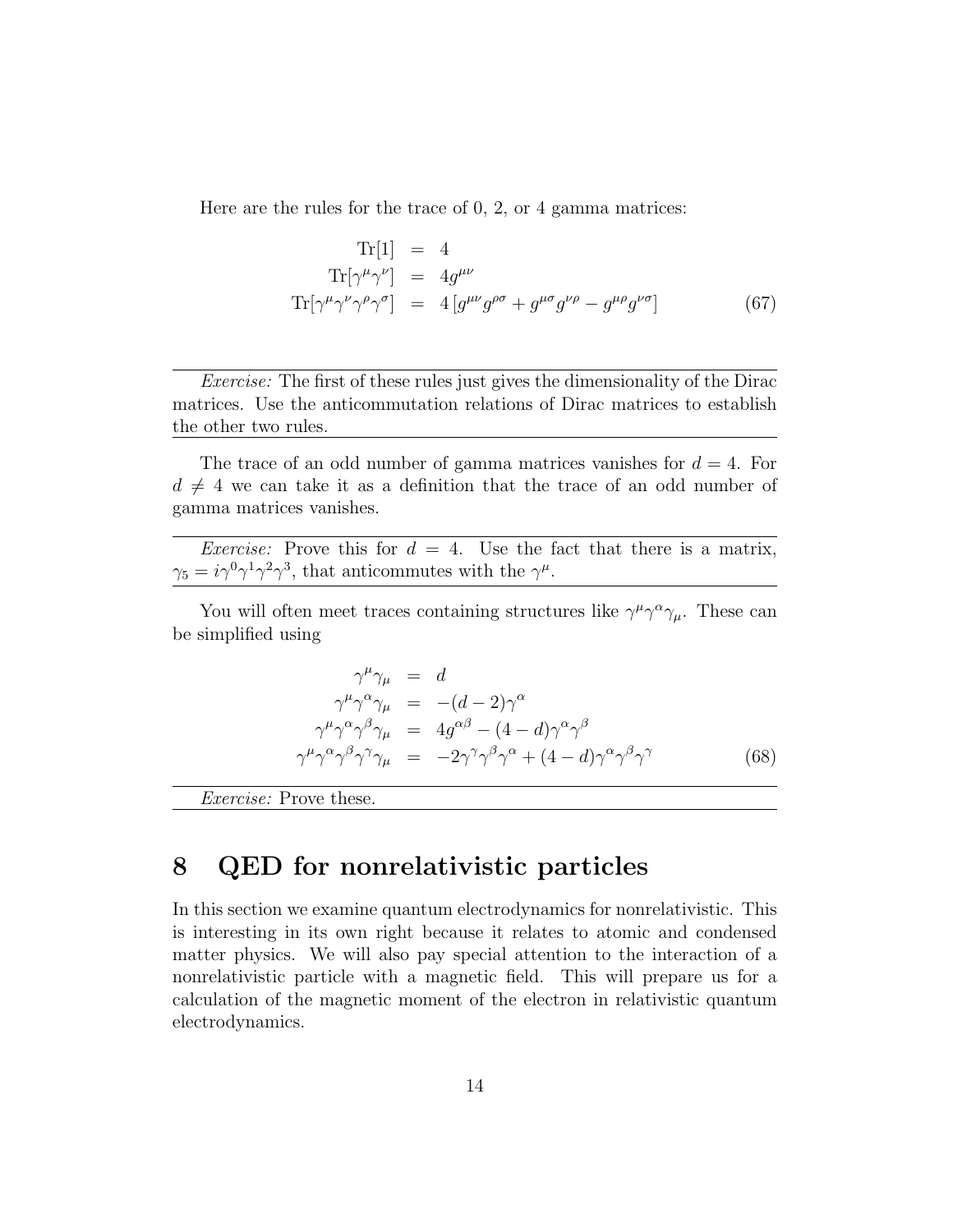We begin with a free nonrelativistic particle with action

$$
S = \int d^4x \; \psi_{\alpha}^{\dagger}(x) \left[ i \frac{\partial}{\partial t} + \frac{1}{2m} \vec{\nabla}^2 \right] \psi_{\alpha}(x). \tag{69}
$$

Here  $\alpha$  is the spin index for the particle field. For a spin 1/2 particle, it takes the values  $1/2$  and  $-1/2$ . We can make this into a gauge invariant theory with an electromagnetic field by changing it to

$$
S = \int d^4x \left\{ \psi_\alpha^\dagger(x) \left[ i \frac{\partial}{\partial t} - Q e A^0 - \frac{1}{2m} \left( -i \vec{\nabla} - Q e \vec{A} \right)^2 \right] \psi_\alpha(x) \right. \\ - \frac{1}{4} F_{\mu\nu}(x) F^{\mu\nu}(x) \right\} . \tag{70}
$$

This corresponds to interactions

• Particle interaction with a Coulomb photon:

$$
-ieQ\delta_{\alpha\beta} \tag{71}
$$

This includes a unit matrix  $\delta_{\alpha\beta}$  acting on the particle spin space.

• Particle interaction with a transverse photon

$$
i\frac{Qe}{2m}(p_1^j + p_2^j)\,\delta_{\alpha\beta} \tag{72}
$$

where j is the vector index for the photon and  $\vec{p}_1$  and  $\vec{p}_2$  are the particle momenta before and after the interaction.

• Particle interaction with two transverse photons

$$
-i\frac{Q^2e^2}{2m}\delta^{ij}\,\delta_{\alpha\beta} \tag{73}
$$

Note that there is no interaction with the particle spin.

But there could be an interaction with the particle spin. We are familiar in classical electrodynamics with having a term in the hamiltonian  $-\vec{\mu} \cdot B$ , where  $\vec{\mu}$  is the particle's magnetic moment. For a quantum particle, the magnetic moment can be a constant times the particle spin  $S$ :

$$
\vec{\mu} = g \frac{eQ}{2m} \vec{S} \tag{74}
$$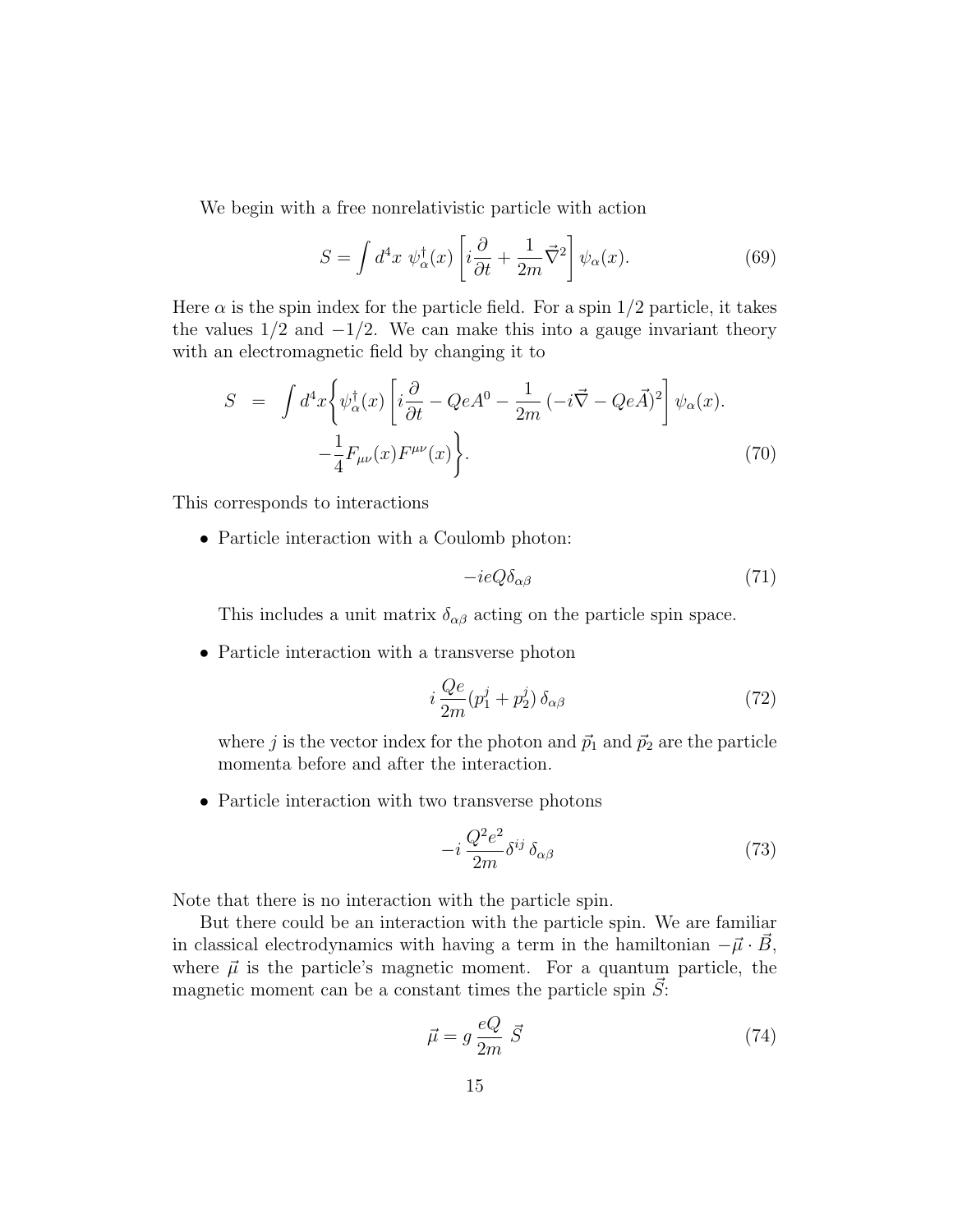The form of the proportionality constant here is motivated considering a particle made up of some classical stuff that has a density  $\rho_m(x)$ , a velocity  $\vec{v}(x)$ , and a charge density  $(Qe/m)\rho_m(x)$ 

$$
\vec{\mu} = \int d\vec{x} \frac{1}{2} \vec{x} \times (Qe/m)\rho_m(x)\vec{v}(x)
$$

$$
= \frac{Qe}{2m} \vec{S}.
$$
(75)

where  $\vec{S}$  is the angular momentum of the system. This has the form of Eq. (74) with  $g = 1$ . The "g factor" then describes how the real particle differs from the classical expectation.

We can introduce the magnetic interaction by adding a term to the action of the form

$$
\Delta S = \int d^4x \ g \frac{Qe}{2m} \ \psi^{\dagger}_{\alpha}(x) S^i_{\alpha\beta} \psi_{\beta}(x) B^i(x). \tag{76}
$$

Here

$$
B^i = \epsilon^{ijk} \partial_j A^k \tag{77}
$$

is the magnetic field and  $S_{\alpha\beta}^{j}$  is the matrix representing the particle spin, which for spin  $1/2$  is

$$
S_{\alpha\beta}^j = \frac{1}{2}\sigma_{\alpha\beta}^j. \tag{78}
$$

This gives an additional interaction vertex in the Feynman rules,

• Magnetic moment interaction with a transverse photon

$$
-g\frac{Qe}{2m}S^i_{\alpha\beta}\epsilon^{ijk}q^j\tag{79}
$$

where k is the vector index for the photon and  $\vec{q}$  is the momentum carried into the vertex by the photon.

# 9 Electric and magnetic form factors

In this section, we find out how to define the electric and magnetic form factors of the electron. This tells us how to define the electron's magnetic moment. Then we will be in a position to calculate the magnetic moment at one loop order.

The electromagnetic current operator is

$$
J^{\mu}(x) = Qe \,\overline{\psi}(x)\gamma^{\mu}\psi(x). \tag{80}
$$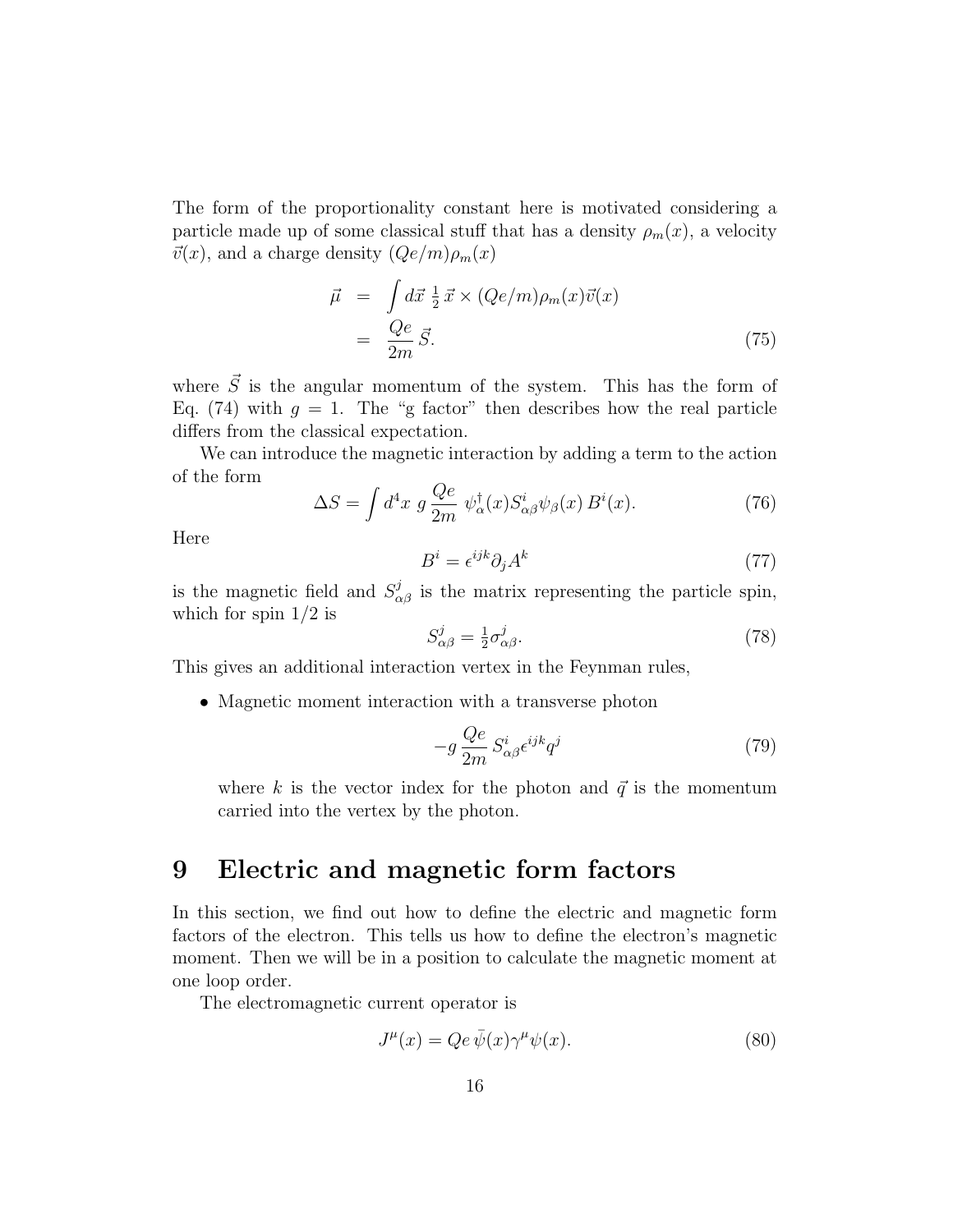The amplitude for an electron to scatter from an electromagnetic field can be written as

$$
\langle k', s'|J^{\mu}(0)|k, s\rangle = Qe\overline{\mathcal{U}}(k's')\Gamma^{\mu}(k',k)\mathcal{U}(k,s)
$$
\n(81)

Here  $\Gamma^{\mu}(k',k)$  is the sum of all graphs for electron scattering by absorbing a single photon. There are some subtleties with this that have to do with renormalization and with infrared divergences, but we will ignor the subleties for now.

We write this in the form

$$
Qe\overline{\mathcal{U}}(k's')\Gamma^{\mu}(k',k)\mathcal{U}(k,s)
$$
  
=  $\overline{\mathcal{U}}(k's')\left\{\gamma^{\mu}QeF_1(q^2) + i\frac{Qe}{2m}\sigma^{\mu\nu}q_{\nu}\kappa F_2(q^2)\right\}\mathcal{U}(k,s)$  (82)

Here

$$
\sigma^{\mu\nu} = \frac{i}{2} \left[ \gamma^{\mu}, \gamma^{\nu} \right]. \tag{83}
$$

The functions  $F_1(q^2)$  and  $F_2(q^2)$  are Lorentz scalar functions of  $q^2$ . They are called "form factors." They obey

$$
F_1(0) = F_2(0) = 1 \tag{84}
$$

The condidition  $F_1(0)$  defines Qe. The condition  $F_2(0)$  defines  $\kappa$ , which is called the anomalous magnetic moment of the electron.

The two terms displayed are evidently Lorentz invariant and parity invarient. They also obey current conservation (or gauge invariance) in the sense that

$$
q_{\mu}\langle k', s'|J^{\mu}(0)|k, s\rangle = 0.
$$
\n(85)

These two are the only possibilities. First, the possible gamma matrix structures are

$$
1, \gamma_5, \gamma^{\mu}, \gamma^{\mu}\gamma_5, \sigma^{\mu\nu} \tag{86}
$$

where  $\gamma_5 = (-i/4!) \epsilon^{\alpha\beta\gamma\delta} \gamma_\alpha \gamma_\beta \gamma_\gamma \gamma_\delta$ . (There are sixteen of these and the space of gamma matrices is sixteen dimensional.) Then for  $\Gamma^{\mu}$ 

- $1 \times (k^{\mu} + k^{\prime \mu})$  is OK but is equivalent to the terms we have, as we will see.
- $q^{\mu}$  violates current conservation.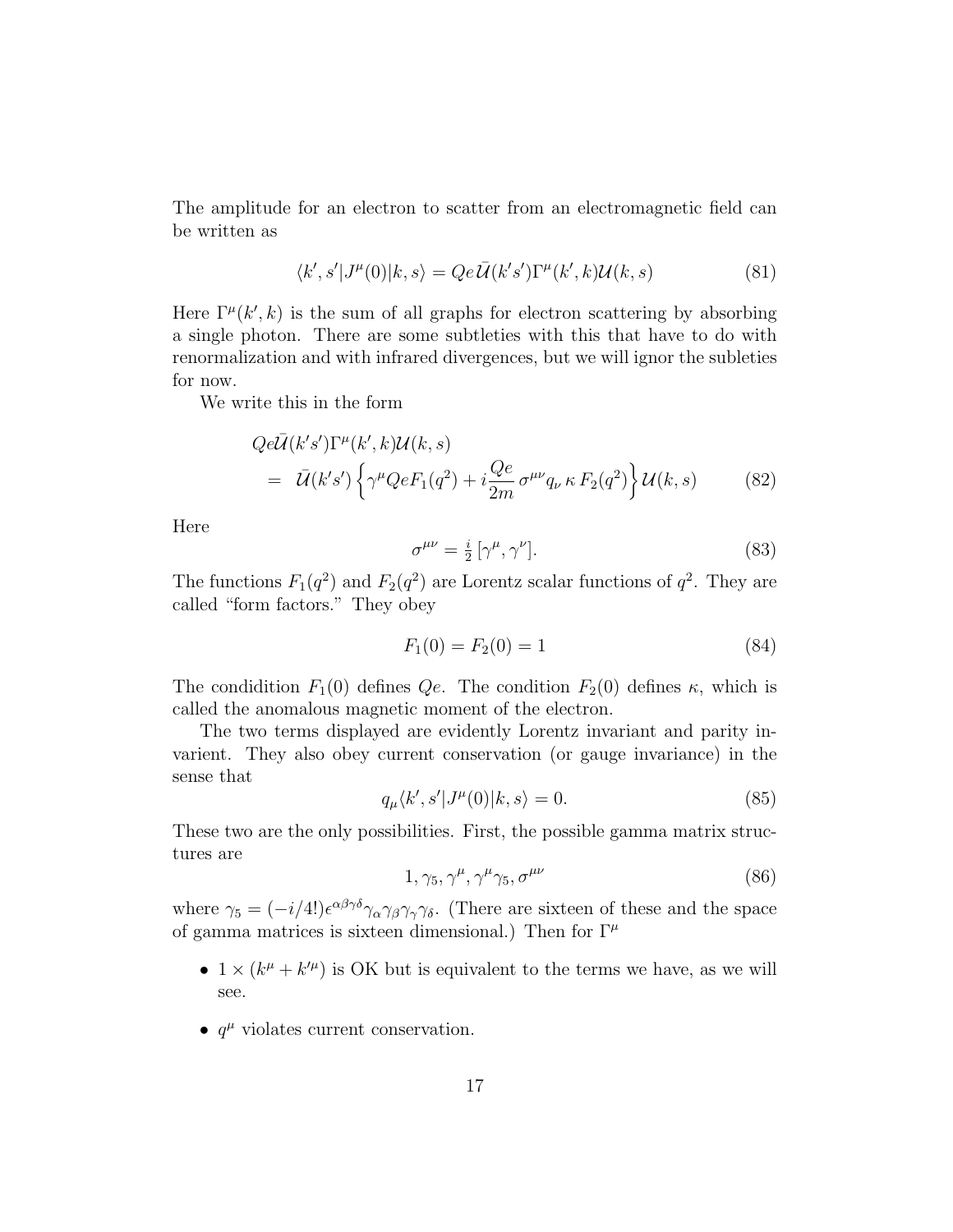- $\gamma_5(k^{\mu}+k^{\prime\mu})$  violates parity.
- $\gamma_5 q^{\mu}$  violates current parity.
- $\gamma^{\mu}$  is OK and we have it.
- $\gamma^{\mu}\gamma_5$  violates parity.
- $\sigma^{\mu\nu}q_{\nu}$  is OK and we have it.
- $\sigma^{\mu\nu}(k_{\nu} + k'_{\nu})$  violates current conservation.

To show that a term  $1 \times (k^{\mu} + k^{\prime \mu})$  is equivalent to the terms we have already, we use what is called the Gordon identity:

$$
\bar{\mathcal{U}}(k's')\gamma^{\mu}\mathcal{U}(k,s) = \frac{1}{2m}\bar{\mathcal{U}}(k's')\left\{(k^{\mu} + k'^{\mu}) + i\sigma^{\mu\nu}q_{\nu}\right\}\mathcal{U}(k,s) \tag{87}
$$

This is easily proved starting by defining  $p^{\mu} = (k^{\prime \mu} + k^{\mu})$  and writing

$$
\bar{\mathcal{U}}(k's')2m\gamma^{\mu}\mathcal{U}(k,s) = \bar{\mathcal{U}}(k's')\{k'\gamma^{\mu} + \gamma^{\mu}k\}\mathcal{U}(k,s)
$$
\n
$$
= \frac{1}{2}\bar{\mathcal{U}}(k's')\{(\not p + \not q)\gamma^{\mu} + \gamma^{\mu}(\not p - \not q)\}\mathcal{U}(k,s)
$$
\n
$$
= \frac{1}{2}\bar{\mathcal{U}}(k's')\{p_{\nu}\{\gamma^{\mu}, \gamma^{\nu}\} - q_{\nu}[\gamma^{\mu}, \gamma^{\nu}]\}\mathcal{U}(k,s)
$$
\n
$$
= \frac{1}{2}\bar{\mathcal{U}}(k's')\{2p_{\mu} + 2iq_{\nu}\sigma^{\mu\nu}\}\mathcal{U}(k,s).
$$
\n(88)

Now let's see how this general form works in the non-relativistic limit. First, we can use the Gordon identity to rewrite it as

$$
Qe\bar{\mathcal{U}}(k's')\Gamma^{\mu}(k',k)\mathcal{U}(k,s)
$$
\n
$$
= \bar{\mathcal{U}}(k's')\left\{\frac{(k^{\mu}+k'^{\mu})}{2m}QeF_{1}(q^{2})+i\frac{Qe}{2m}\sigma^{\mu\nu}q_{\nu}\left[F_{1}(q^{2})+\kappa F_{2}(q^{2})\right]\right\}\mathcal{U}(k,s).
$$
\n(89)

Now we need the Dirac spinors in the nonrelativistic limit. We use gamma matrices  $1$  0

$$
\gamma^0 = \begin{pmatrix} 1 & 0 \\ 0 & -1 \end{pmatrix}, \qquad \gamma^j = \begin{pmatrix} 0 & \sigma^j \\ -\sigma^j & 0 \end{pmatrix}
$$
 (90)

Then the free Dirac equation for

$$
\mathcal{U} = \sqrt{E + m} \begin{pmatrix} \xi \\ \eta \end{pmatrix} \tag{91}
$$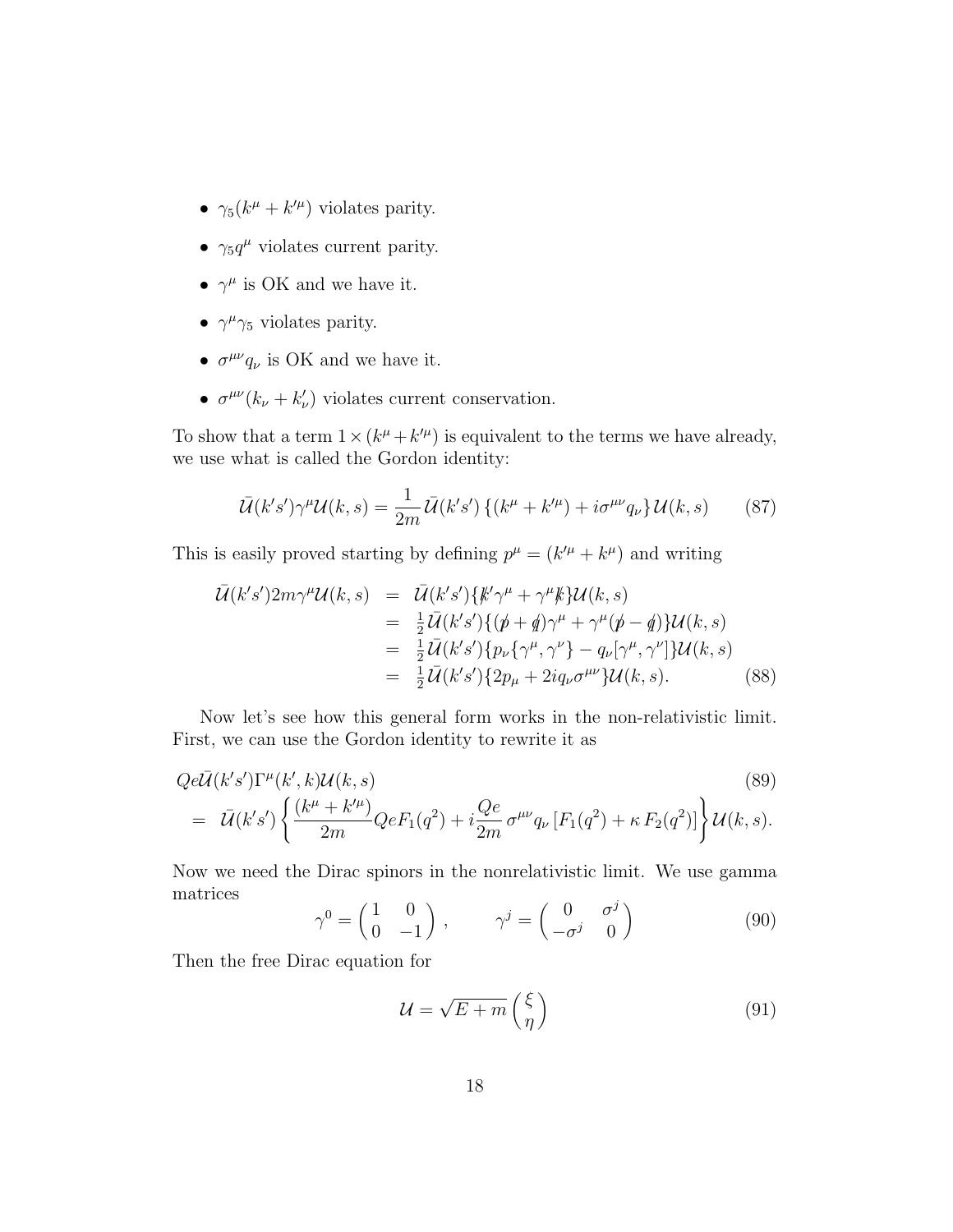is

$$
\begin{pmatrix} E - m & -\vec{\sigma} \cdot \vec{p} \\ \vec{\sigma} \cdot \vec{p} & -(E + m) \end{pmatrix} \begin{pmatrix} \xi \\ \eta \end{pmatrix} = 0 \tag{92}
$$

This gives

$$
\eta = \frac{\vec{\sigma} \cdot \vec{p}}{E + m} \xi \tag{93}
$$

Thus for  $p \ll m$ ,  $\eta$  is small compared to  $\xi$ . (With the definitions given above, our standard normalization  $\bar{\mathcal{U}}\mathcal{U} = 2m$  corresponds to  $\xi^{\dagger}\xi = 1$ .)

The matrices  $\sigma^{\mu\nu}$  are

$$
\sigma^{0j} = \begin{pmatrix} 0 & i\sigma^j \\ i\sigma^j & 0 \end{pmatrix} \qquad \sigma^{ij} = \epsilon^{ijk} \begin{pmatrix} \sigma^k & 0 \\ 0 & \sigma^k \end{pmatrix}.
$$
 (94)

Note that  $\sigma^{0j}$  gives  $\xi \times \eta$  terms, which are small compared to  $\xi \times \xi$  terms in the nonrelativistic limit.

With these ingredients, we see that (removing the  $1/(2m)$  from the normalization of states so as to change from the relativistic normalization to the nonrelativistic normalization)

$$
\frac{Qe}{2m}\bar{U}(k,s)\Gamma^{0}(k'k)\mathcal{U}(k,s) \approx Qe F_{1}(q^{2}) \xi^{\dagger}(s)\xi(s)
$$
\n(95)

while

$$
\frac{Qe}{2m}\overline{\mathcal{U}}(k,s)\Gamma^{k}(k'k)\mathcal{U}(k,s) \approx \frac{Qe}{2m}F_{1}(q^{2})\left(k^{k}+k'^{k}\right)\xi^{\dagger}(s)\xi(s) \tag{96}
$$

$$
+i\frac{Qe}{2m}2[F_{1}(q^{2})+\kappa F_{2}(q^{2})]\epsilon^{ijk}q^{j}\xi^{\dagger}(s)\frac{1}{2}\sigma^{i}\xi(s).
$$

Taking  $q^2 \to 0$  and comparing to our previous result for the interaction of nonrelativistic particles with the magnetic field, we see that we get the expected interactions with

$$
g = 2(1 + \kappa). \tag{97}
$$

The first thing to notice is that  $g = 2$  at zero order in perturbation theory. That's a remarkable prediction of the relativistic theory. This motivates us to calculate  $\kappa$ .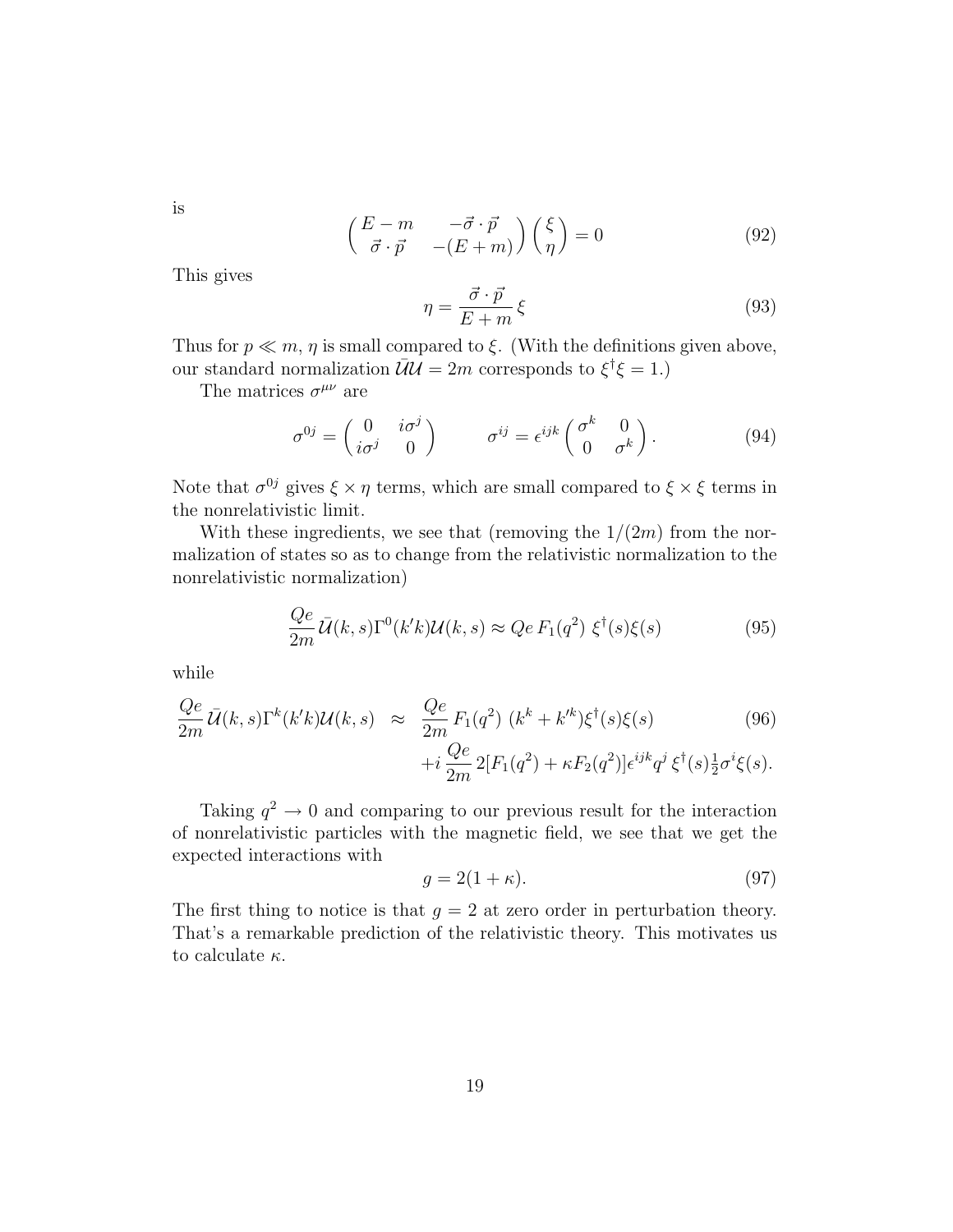# 10 Calculation of  $\kappa$

*Exercise:* Perform a calculation of  $\kappa$  at one loop order.

For the calculation of  $\kappa$  you will need the "Feynman parameter" representation of the denominators, which is based on the integral

$$
\frac{1}{A_1 A_2 \cdots A_N} = \Gamma(N) \int_0^1 d\alpha_1 \cdots \int_0^1 d\alpha_N \frac{\delta(1 - \sum \alpha_J)}{[\sum \alpha_J A_J]^N}
$$
(98)

The proof of this is easier than the proof given in Peskin and Schroeder. You need just the integral that can be regarded as the definition of the gamma function:

$$
\int_0^\infty \frac{dx}{x} x^N e^{-x} = \Gamma(N). \tag{99}
$$

Using this, we have

$$
\frac{1}{A_1 A_2 \cdots A_N} \n= \int_0^\infty d\beta_1 \cdots \int_0^\infty d\beta_N \exp(-\sum \beta_J A_J) \n= \int_0^\infty d\rho \int_0^\infty d\beta_1 \cdots \int_0^\infty d\beta_N \exp(-\sum \beta_J A_J) \delta(\rho - \sum \beta_J) \n= \int_0^\infty \frac{d\rho}{\rho} \int_0^\infty d\beta_1 \cdots \int_0^\infty d\beta_N \exp(-\sum \beta_J A_J) \delta(1 - \sum \beta_J/\rho) \n= \int_0^\infty \frac{d\rho}{\rho} \rho^N \int_0^\infty d\alpha_1 \cdots \int_0^\infty d\alpha_N \exp(-\rho \sum \alpha_J A_J) \delta(1 - \sum \alpha_J) \n= \Gamma(N) \int_0^\infty d\alpha_1 \cdots \int_0^\infty d\alpha_N \frac{1}{[\sum \alpha_J A_J)]^N} \delta(1 - \sum \alpha_J).
$$
\n(100)

You will also need the integral

$$
\int \frac{d^4l}{(2\pi)^4} \frac{1}{[l^2 - \Lambda^2 + i\epsilon]^3} = -i(4\pi)^{-2} \frac{1}{2\Lambda^2}.
$$
 (101)

We will see how to prove this formula and its generalizations in the following sections.

The calculation is performed in some detail in Peskin and Schroeder.

The result is

$$
\kappa = \frac{\alpha}{2\pi} \tag{102}
$$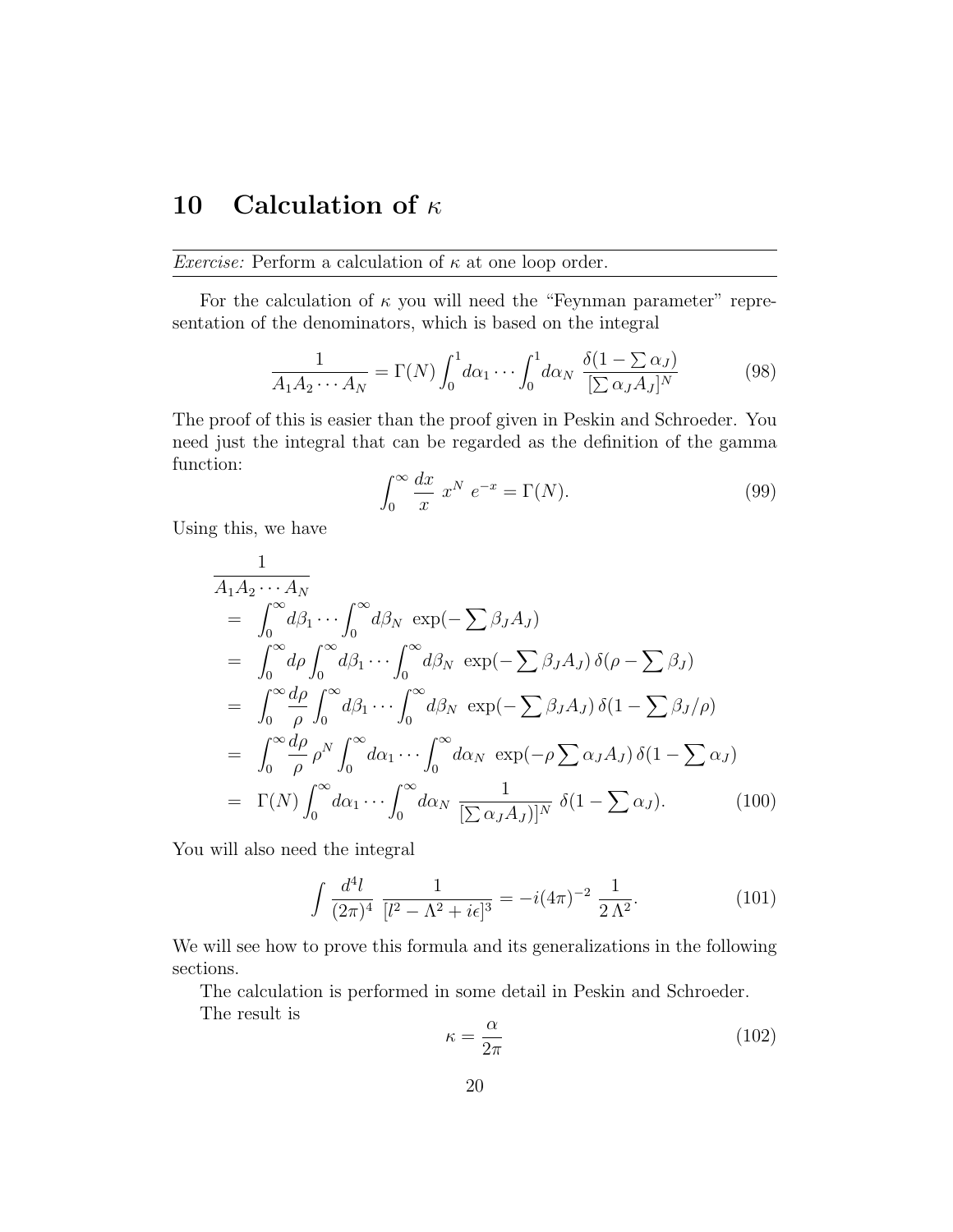where

$$
\alpha \equiv \frac{e^2}{4\pi} \tag{103}
$$

is the "fine structure constant," whose value is approximately 1/137.

Putting in the numerical value of  $\alpha$ , we have

$$
\frac{1}{2}g = 1 + \kappa = 1.00116(1) \tag{104}
$$

where the " $(1)$ " indicates a theoretical error estimate – the error on the last digit, which I guess might be  $\pm 2(\alpha/\pi)^2 \approx 10^{-5}$ . This result is confirmed by experiment for both electrons and muons.

To look further, you may want to consult the recent paper of Czarnecki and Marciano, hep-ph/0102122. The quantity called  $\kappa$  in these notes is called a in Czarnecki and Marciano. Its experimental value is

$$
\kappa_{e^-} = 115\,965\,218.84(43) \times 10^{-11} \tag{105}
$$

$$
\kappa_{e^+} = 115\,965\,218.79(43) \times 10^{-11} \tag{106}
$$

Comparison of this result with the theoretical prediction, including QED terms to  $\alpha^4$  and hadronic and electroweak loops, provides the best measurement of  $\alpha$ . For the muon, an experiment at Brookhaven National Laboratory has just reported a result that is consistent with earlier results but has smaller errors by a factor of 3:

$$
\kappa_{\mu} = 116\,592\,020(160) \times 10^{-11} \tag{107}
$$

Note that we expect a slightly different result compared to the electron because the masses come into high order corrections. Also, note that the result is much less accurate than that for the electron. The best theoretical value is

$$
\kappa_{\mu} = 116\,591\,597(67) \times 10^{-11} \tag{108}
$$

These do not agree. It could be that the experimental systematic error is underestimated or that the theoretical error is underestimated. (The theoretical error comes almost entirely from the estimated error in the hadronic contributions, which are 6739(67) × 10<sup>-11</sup>). It may also be that there is a contribution from new physical effects beyond the Standard Model. To understand this, note that if we had changed the mass in the denominator of our calculation from the muon mass ( $m \approx 0.1$  GeV) to some new particle